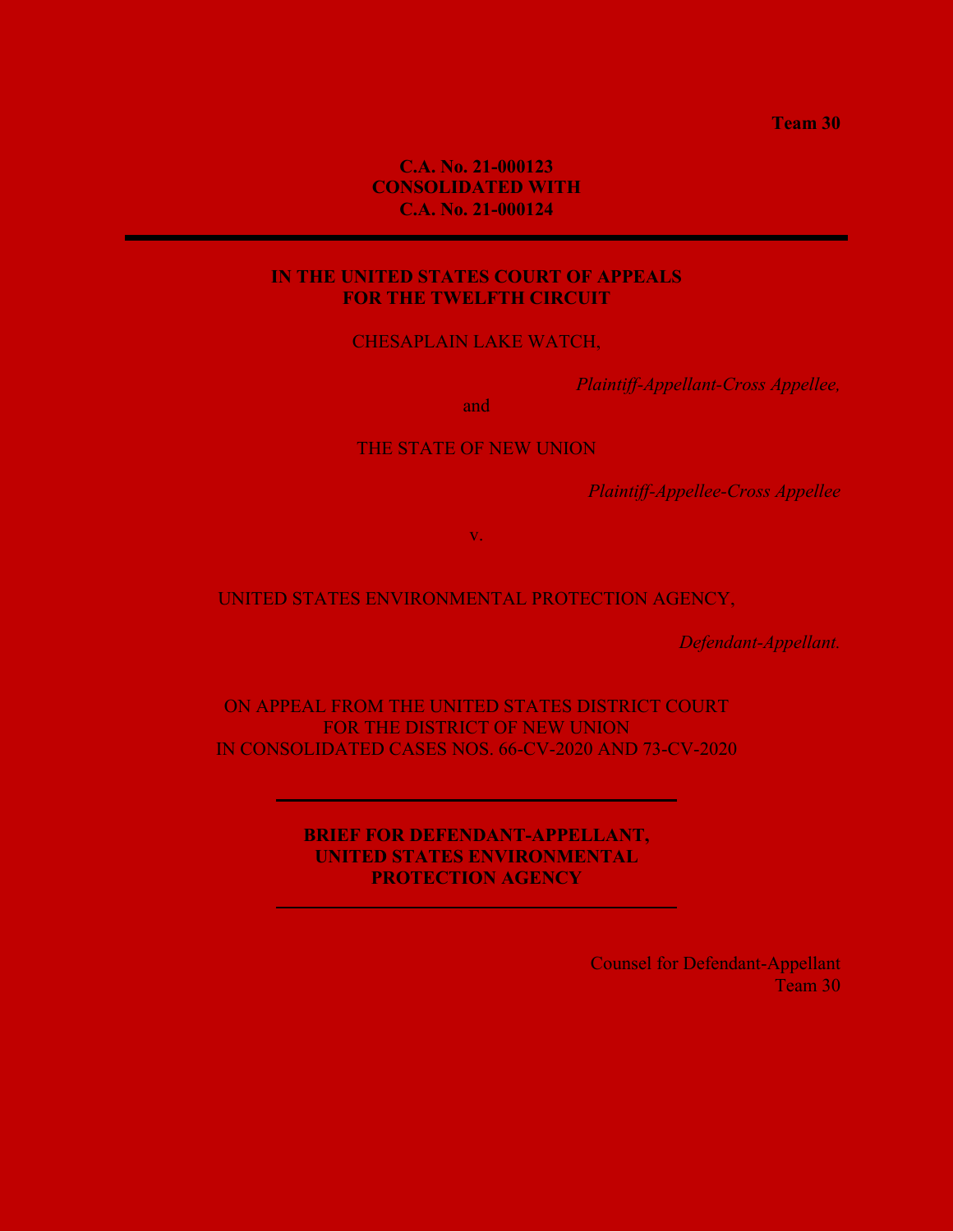| Ι.          | EPA's Promulgation of the Chesaplain Watershed TMDL Is Not Ripe for Pre-                |
|-------------|-----------------------------------------------------------------------------------------|
|             | A. The Chesaplain Watershed TMDL Is Not Final Agency Action and Depends on Further      |
| B.          | Neither New Union nor CLW Will Face Undue Hardship Without Pre-Implementation           |
| II.         | Chevron requires Deference to EPA's Interpretation of TMDL Requirements which was the   |
|             | A. The CWA Does Not Unambiguously Prohibit the Requirement That TMDLs Include           |
| <b>B.</b>   | EPA's Interpretation of "TMDL" as Codified in § 130.2(i) Through Notice-and-            |
| III.        | Chevron Requires Deference to EPA's Determination That TMDLs May be Expressed by a      |
| A.          | The CWA Does Not Unambiguously Express Congressional Intent to Confine EPA or           |
| <b>B.</b>   | EPA's Interpretation of the CWA Through Notice-and-Comment Rulemakings is               |
| $C_{\cdot}$ | Alternatively, EPA's Interpretation of the CWA in its Guidance Documents is             |
|             | IV. EPA's Decision to Adopt a Credit for BMP Implementation by Non-Point Sources Is Not |
|             |                                                                                         |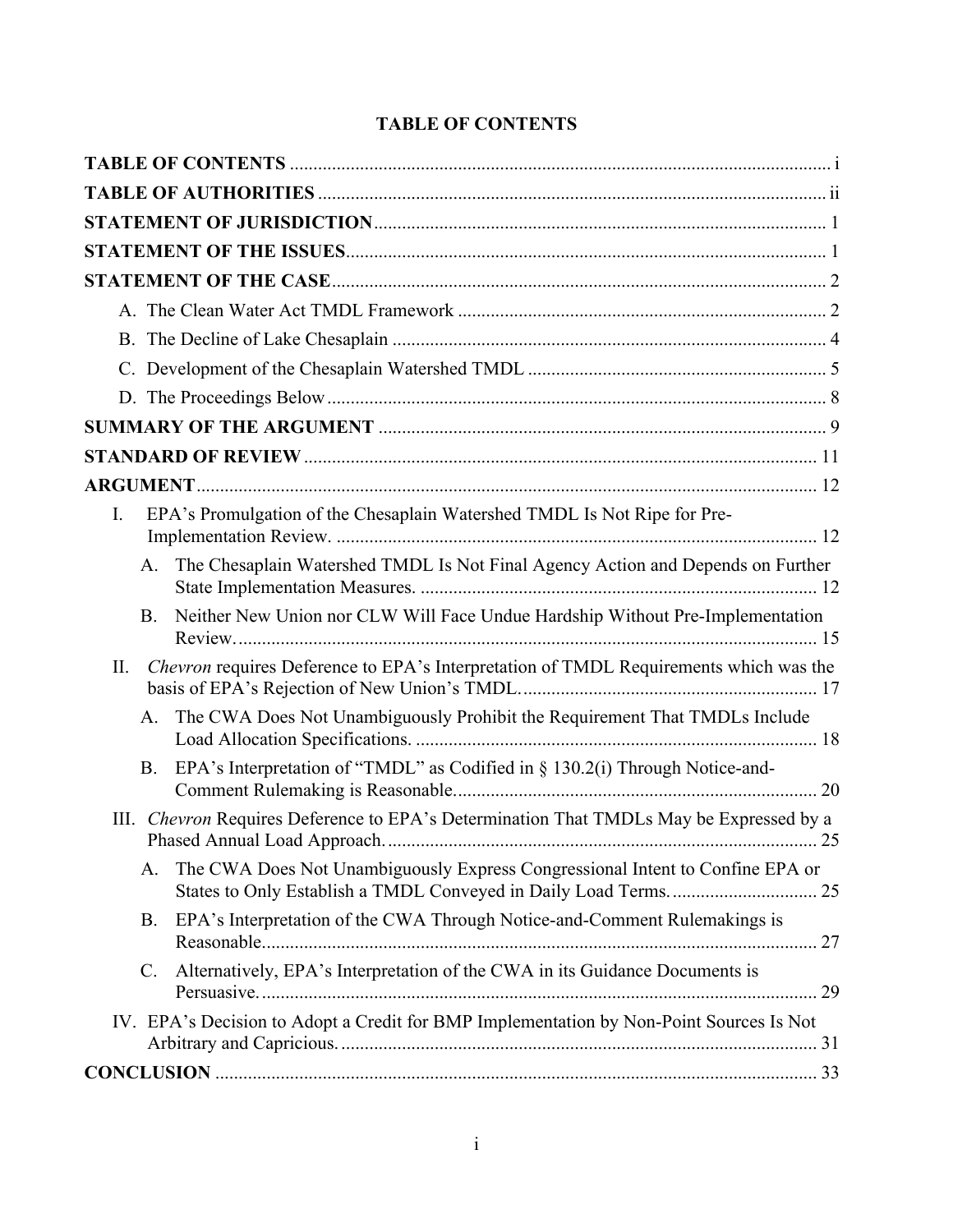# **TABLE OF AUTHORITIES**

| Cases                                                  |
|--------------------------------------------------------|
| Abbott Laboratories v. Gardner,                        |
| Alaska Ctr. for Env't v. Browner,                      |
| Am. Farm Bureau Fed'n v. EPA,                          |
| Am. Farm Bureau Fed'n v. EPA,                          |
| Anacostia Riverkeeper, Inc. v. Jackson,                |
| Arkansas v. Oklahoma,                                  |
| Barnhart v. Walton,                                    |
| Chemical Mfrs. Ass'n v. Nat. Res. Def. Council, Inc.,  |
| Chevron, U.S.A., Inc. v. Nat. Res. Def. Council, Inc., |
| City of Arcadia v. EPA,                                |
| City of Arlington, Tex. v. F.C.C.,<br>25               |
| Connecticut v. Duncan,                                 |
| Dioxin/Organochlorine Center v. Clarke,                |
| E.I. du Pont de Nemours v. Train,                      |
| F.T.C. v. Standard Oil Co. of California,              |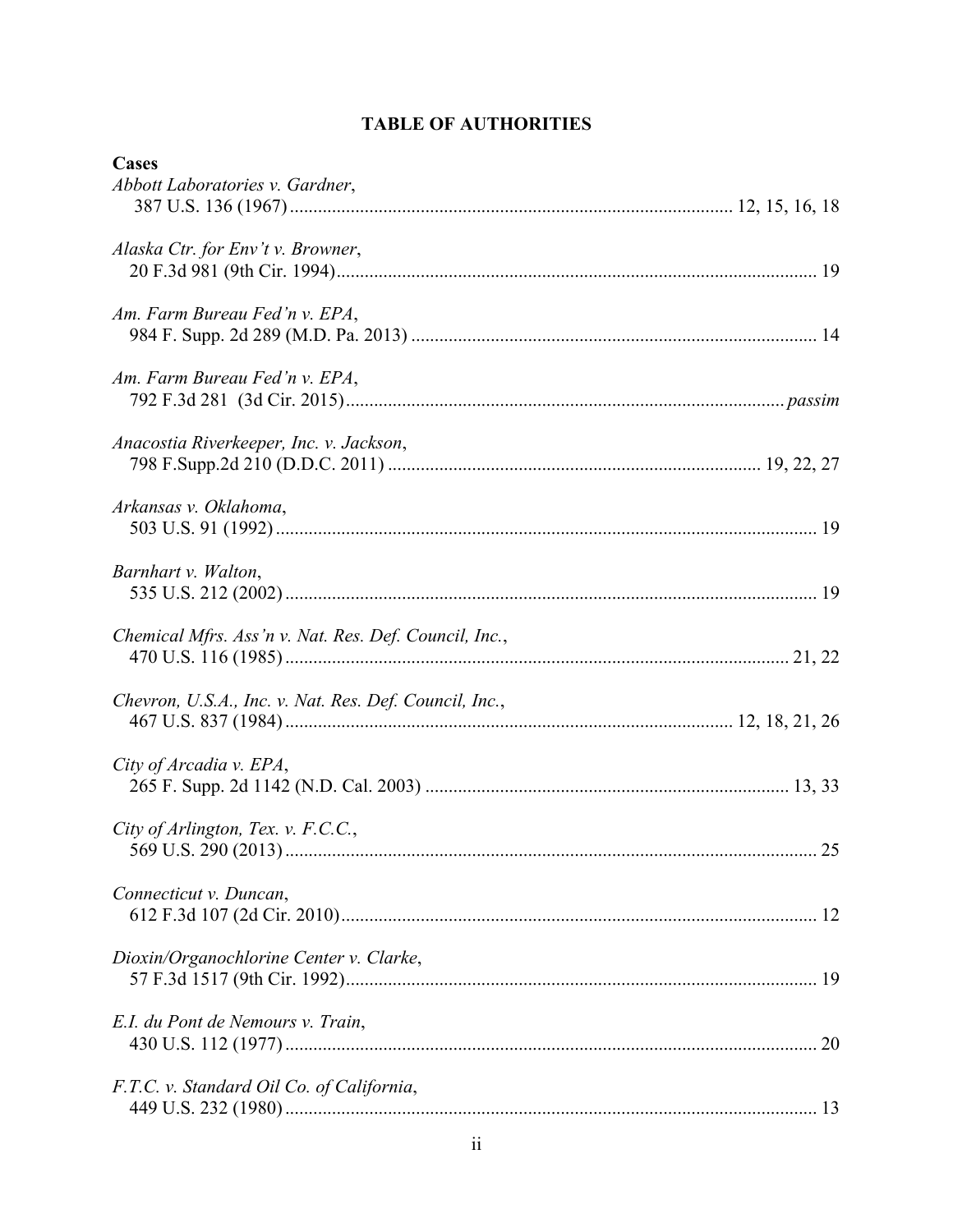| Food & Water Watch v. EPA,                                                 |  |
|----------------------------------------------------------------------------|--|
| Friends of Earth, Inc. v. EPA,                                             |  |
| Gross v. Hale-Halsell Co.,                                                 |  |
| INS v. Cardoza-Fonseca,                                                    |  |
| Long Island Care at Home, Ltd. v. Coke,                                    |  |
| Loughrin v. United States,                                                 |  |
| Motor Vehicle Mfrs. Ass'n of U.S., Inc. v. State Farm Mut. Auto. Ins. Co., |  |
| National Cable & Telecomms. Ass 'n v. Brand X Internet Servs.,             |  |
| Natural Resources Defense Council, Inc., v. Muszynski,                     |  |
| Ohio Forestry Ass'n, Inc. v. Sierra Club,                                  |  |
| Pronsolino v. Nastri,                                                      |  |
| Pub. Citizen Health Rsch. Grp. v. Comm'r, Food & Drug Admin.,              |  |
| Rapanos v. United States,                                                  |  |
| Scott v. City of Hammond,                                                  |  |
| Shanty Town Ass'n v. EPA,                                                  |  |
|                                                                            |  |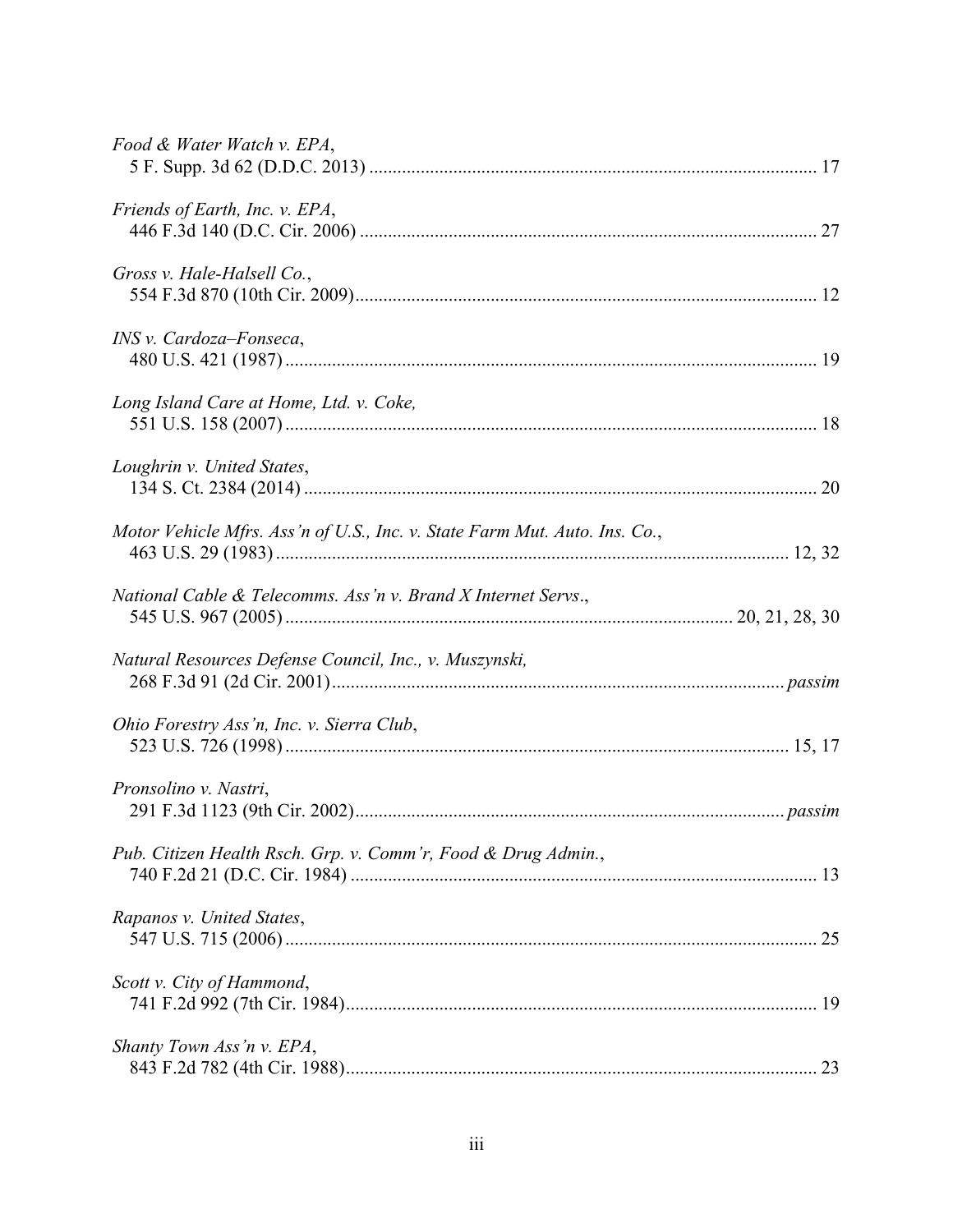| Sierra Club v. Meiburg,                         |
|-------------------------------------------------|
| Toilet Goods Ass'n, Inc. v. Gardner,            |
| United States v. Mead Corp.,                    |
| United States v. Riverside Bayview Homes, Inc., |
| United States v. Turkette,                      |
| Utility Air Regulatory Group v. EPA,            |
| Zuni Pub. Sch. Dist. No. 89 v. Dep't of Educ.,  |
| <b>Statutes</b>                                 |
|                                                 |
|                                                 |
|                                                 |
|                                                 |
|                                                 |
|                                                 |
|                                                 |
|                                                 |
|                                                 |
|                                                 |
|                                                 |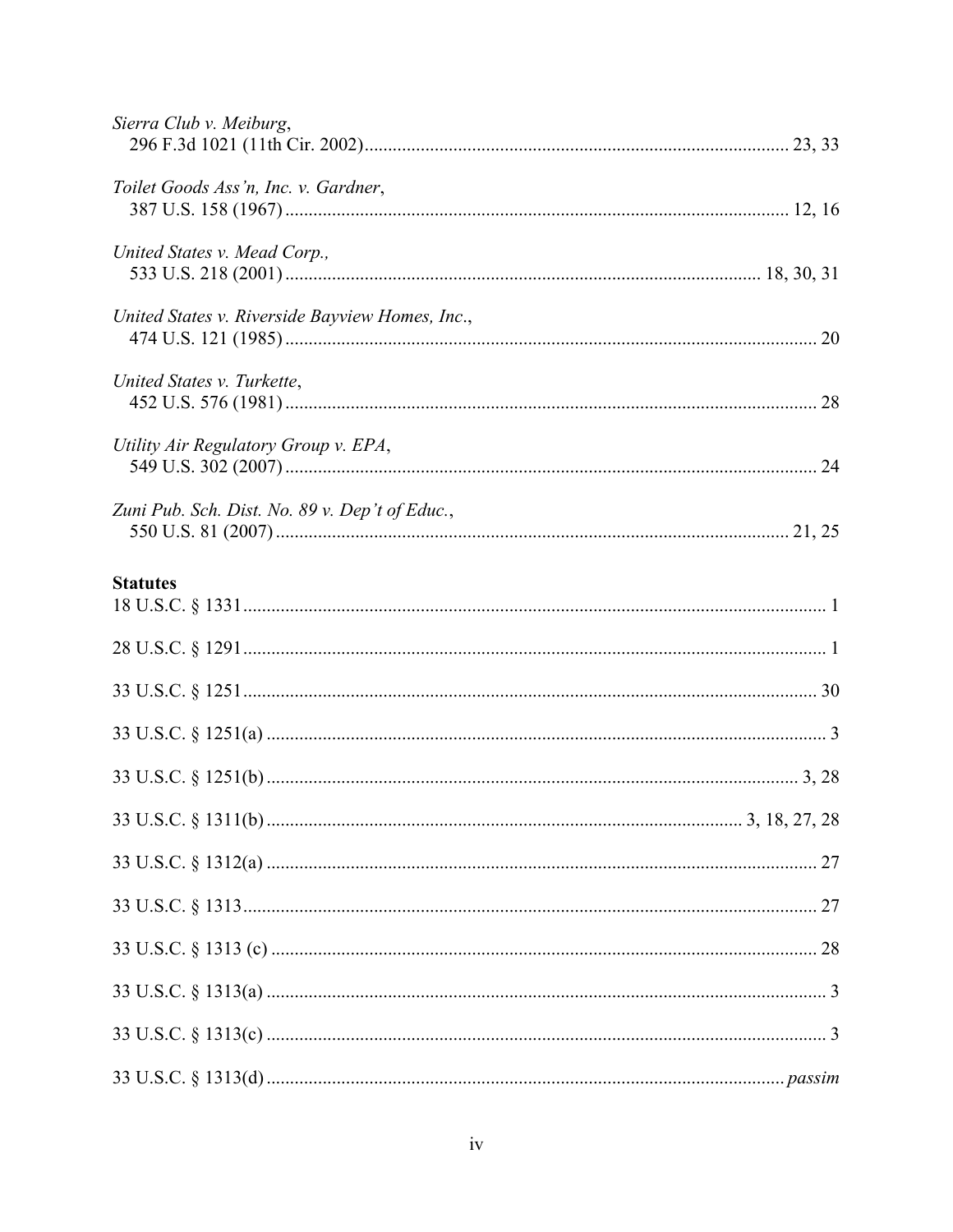| <b>Regulations</b>                                                           |
|------------------------------------------------------------------------------|
|                                                                              |
|                                                                              |
|                                                                              |
|                                                                              |
|                                                                              |
|                                                                              |
|                                                                              |
|                                                                              |
| <b>Other Authorities</b>                                                     |
| EPA, Guidance for Water-Quality-Based Decisions: The TMDL Process (1991)  31 |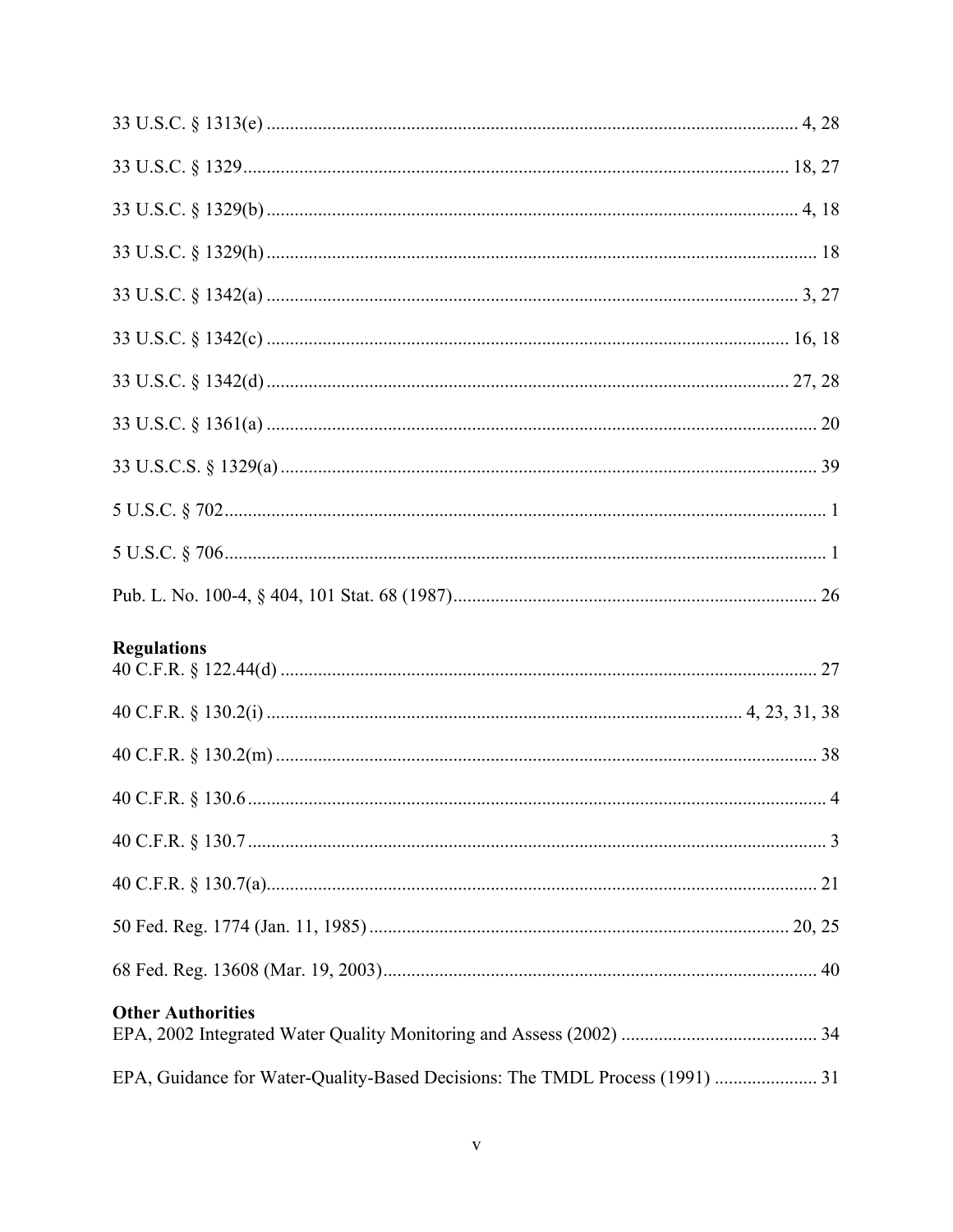| EPA, Phosphorus TMDLs for Vermont Segments of Lake Champlain (2016) 30            |  |
|-----------------------------------------------------------------------------------|--|
| EPA, Water Quality Guidance for the Great Lakes System: Supplementary Information |  |
| New York State Department of Environmental Conservation, TMDL for Phosphorus in   |  |
| Vermont Agency of Natural Resources,                                              |  |
|                                                                                   |  |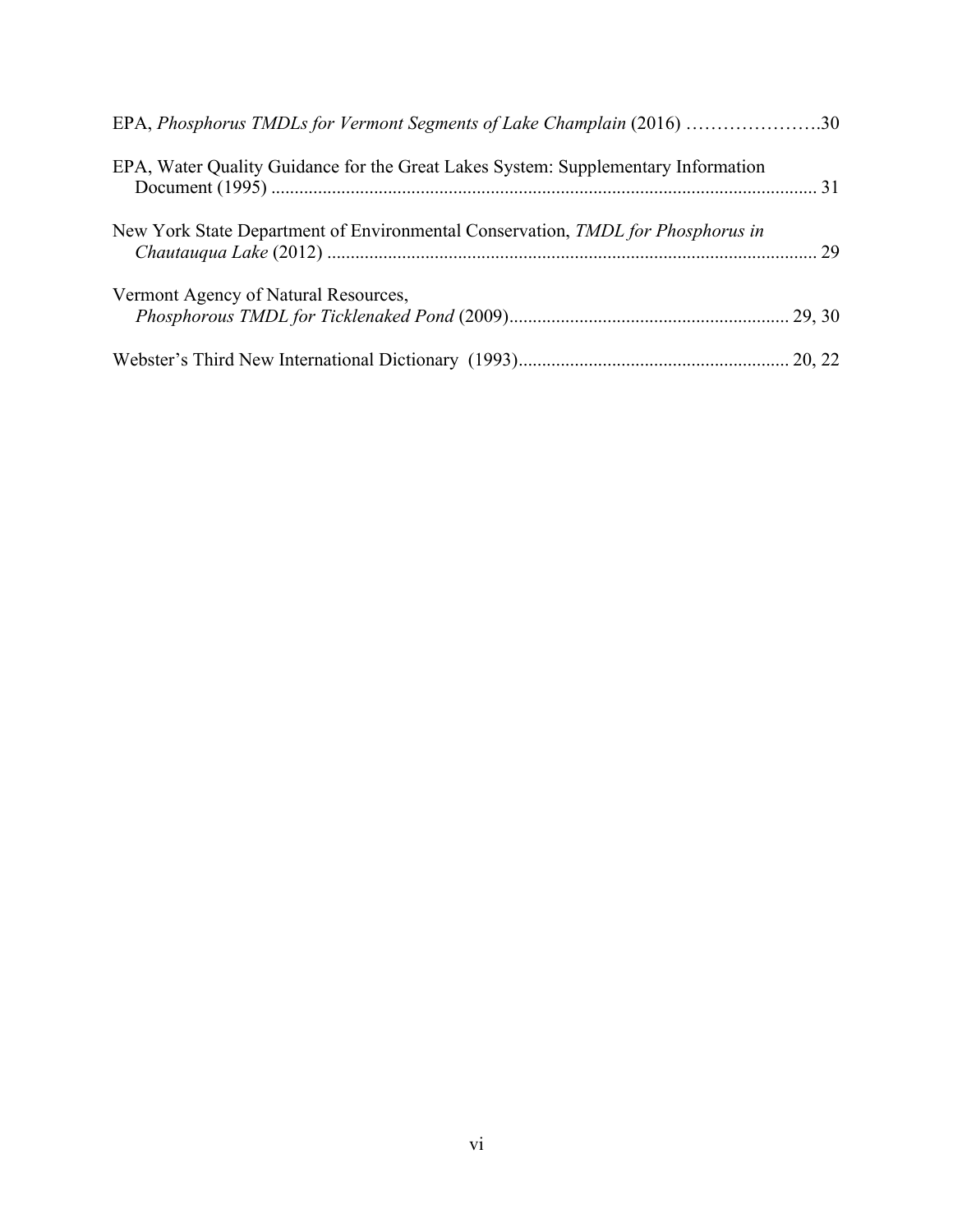#### **STATEMENT OF JURISDICTION**

In the consolidated proceedings below, the United States District Court for the District of New Union entered a final order (1) granting summary judgment in favor of Plaintiff-Appellee-Cross Appellee, the State of New Union (**"New Union"** or **"the State"**), in No. 66-CV-2020 and (2) granting in part and denying in part the summary judgment motions of Plaintiff-Appellant-Cross Appellee, Chesaplain Lake Watch (**"CLW"**), and Defendant-Appellant, United States Environmental Protection Agency (**"EPA"**), in No. 73-CV-2020. R. at 5, 15, 16. The district court had subject-matter jurisdiction pursuant to 18 U.S.C. § 1331 because the consolidated actions sought judicial review of federal agency action under 5 U.S.C. §§ 702, 706. R. at 10. The United States Court of Appeals for the Twelfth Circuit has appellate jurisdiction under 28 U.S.C. § 1291 because each party filed a timely notice of appeal from a final order of the district court below. R. at 2.

#### **STATEMENT OF THE ISSUES**

EPA rejected New Union's proposed total maximum daily load (**"TMDL"**) for the Chesaplain Watershed due to the State's failure to provide annual allocations among the various point and non-point sources contributing to the pollution of Lake Chesaplain. Following the rejection of the State TMDL, EPA promulgated its own TMDL for the Chesaplain Watershed which included the required annual allocations, provided for a five-year schedule of compliance, and utilized a credit for implementation of best management practices (**"BMPs"**) among non-point sources.

I. Is EPA's rejection of the New Union TMDL and promulgation of its own TMDL ripe for judicial review when New Union maintains primary implementation authority and neither New Union nor CLW face any immediate costs of compliance?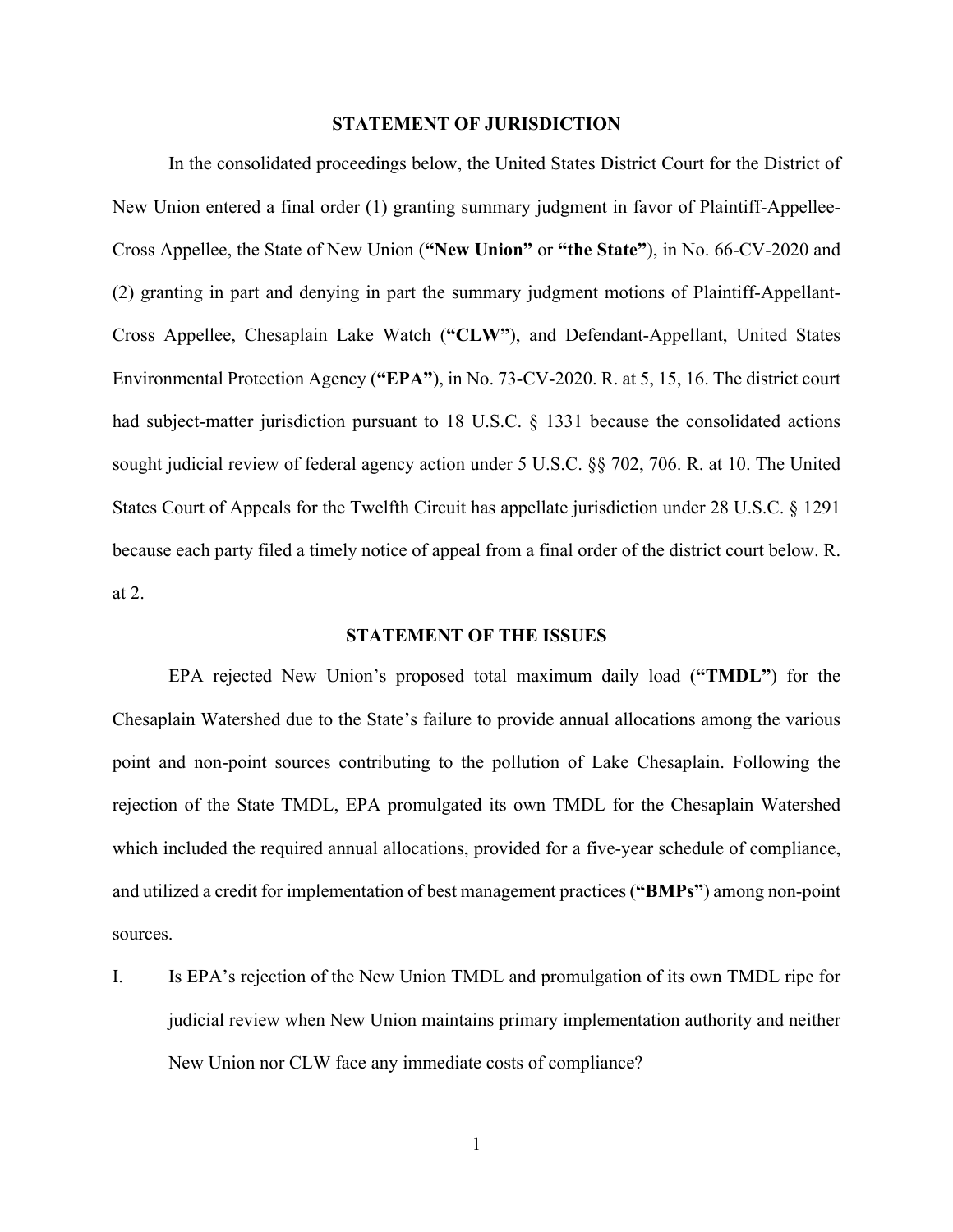- II. Does *Chevron* require this Court to defer to EPA's determination that TMDLs must provide allocations among both point and non-point sources contributing to the overall pollutant load borne by a body of water?
- III. Does *Chevron* require this Court to defer to EPA's determination that TMDLs may be expressed in terms of an annual load to account for seasonal variations and provide for phased implementation as part of the CWA's continuing planning process?
- IV. Was EPA's decision to adopt a credit for BMP implementation by non-point sources without reasonable assurances of state compliance arbitrary and capricious when neither Congress nor EPA has promulgated the reasonable assurance standard and BMP implementation is the primary responsibility of the states?

## **STATEMENT OF THE CASE**

This case centers on EPA's ability to enforce longstanding regulations crucial to protecting and restoring our nation's waters. Based on EPA's expertise in this highly technical area, it established a TMDL for Lake Chesaplain necessary to restore the lake to its formerly pristine condition. R. at 10. The district court, however, declared that action unlawful and took the unprecedented step of vacating an EPA regulation that had stood for nearly forty years. *See* R. at 12. This case therefore has massive implications for EPA's authority to oversee the TMDL process and goes to the very heart and soul of the Clean Water Act (**"CWA"**).

#### **A. The Clean Water Act TMDL Framework**

The CWA put in place a comprehensive system of regulation designed to bring the nation's waters into conformity with acceptable standards of quality and safety through a process of cooperative federalism. *See* 33 U.S.C. §§ 1251(a)–(b). Under that framework, EPA works closely with the states to control pollution discharges from point sources—those entities which release pollutants into the water from discrete points such as pipes, ditches, channels, and wells. 33 U.S.C.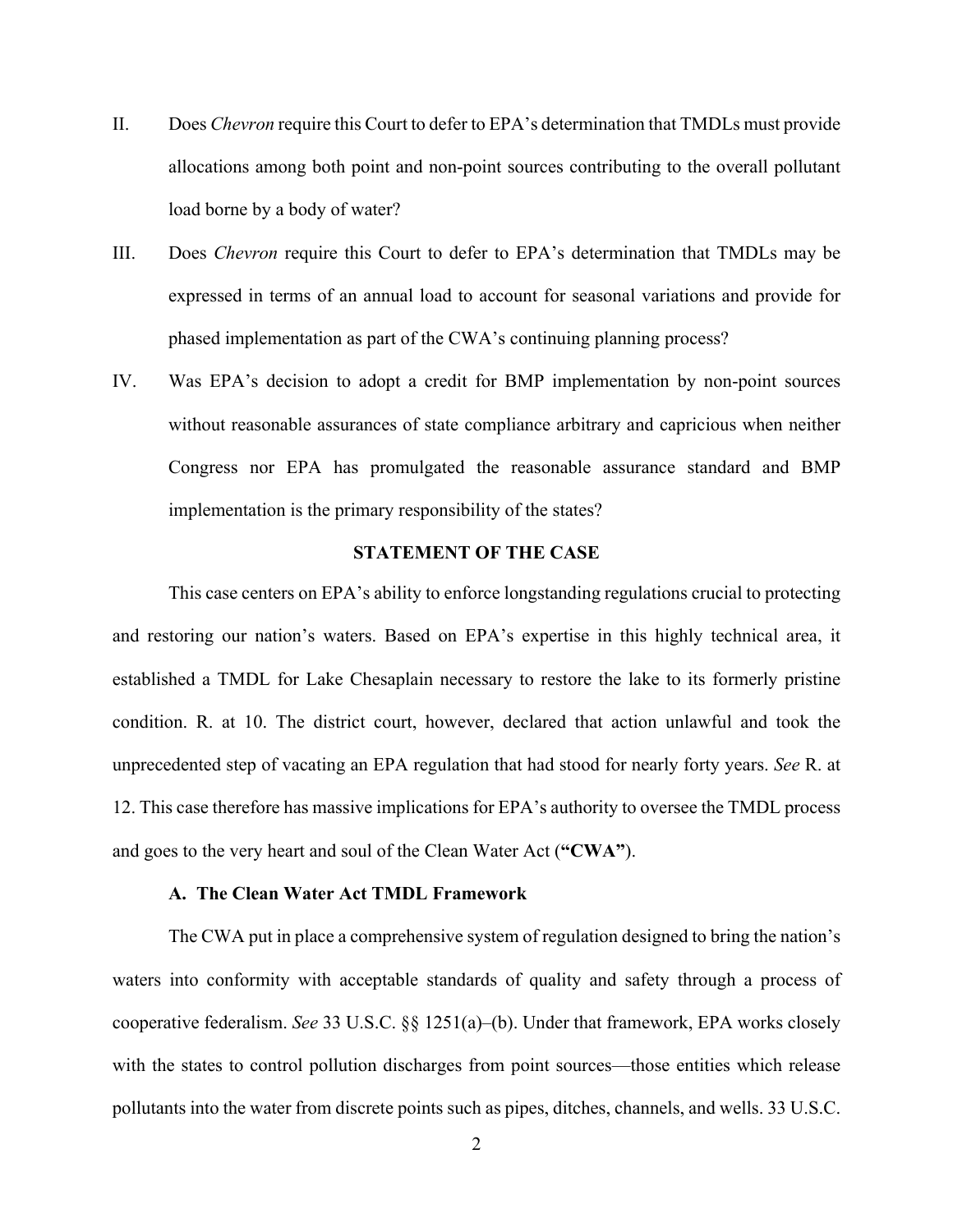§ 1362(14). Specifically, EPA sets effluent limitations for each category and class of point source through technology-based standards, which are then enforced by the states under the National Pollution Discharge Elimination System (**"NPDES"**) permitting process. *See* 33 U.S.C. § 1311(b); 33 U.S.C. § 1342(a)–(b). In contrast, the states take primary authority in regulating non-point sources—that is, the originators of pollution discharge from non-discrete locations—due to traditional state primacy in this area. *See* R. at 5.

In addition to NPDES permitting and state non-point source regulation, the CWA directs states to implement, reassess, and improve water quality standards (**"WQS"**) for specific bodies of water within their respective jurisdictions. 33 U.S.C. § 1313(a), (c). WQS must designate the value and use of each body of water and identify the water quality criteria necessary to support those uses. 33 U.S.C. § 1313(c)(2)(A). Once WQS are set, each state must assess the ability of each body of water within its borders to satisfy the established standards through NPDES enforcement of effluent limitations. 33 U.S.C. § 1313(d)(1)(A). If effluent limitations would be insufficient to meet the WQS for a particular body of water, then the state must list that water as impaired. 33 U.S.C. § 1313(d)(1)(A); 40 C.F.R. § 130.7.

The impairment listing then triggers the state's duty to promulgate a TMDL at a level "necessary to implement the applicable water quality standards with seasonal variations and a margin of safety" that accounts for residual uncertainty about the effect of effluent limitations on water quality. 33 U.S.C. § 1313(d)(1)(C). TMDLs must include load allocations for point sources and wasteload allocations for non-point sources contributing to the total pollutant load borne by the body of water. 40 C.F.R. § 130.2(i). By allocating the burden of necessary discharge reductions in this manner, TMDLs can ease the administrative burden on point sources using BMPs or other controls on non-point sources. *Id.*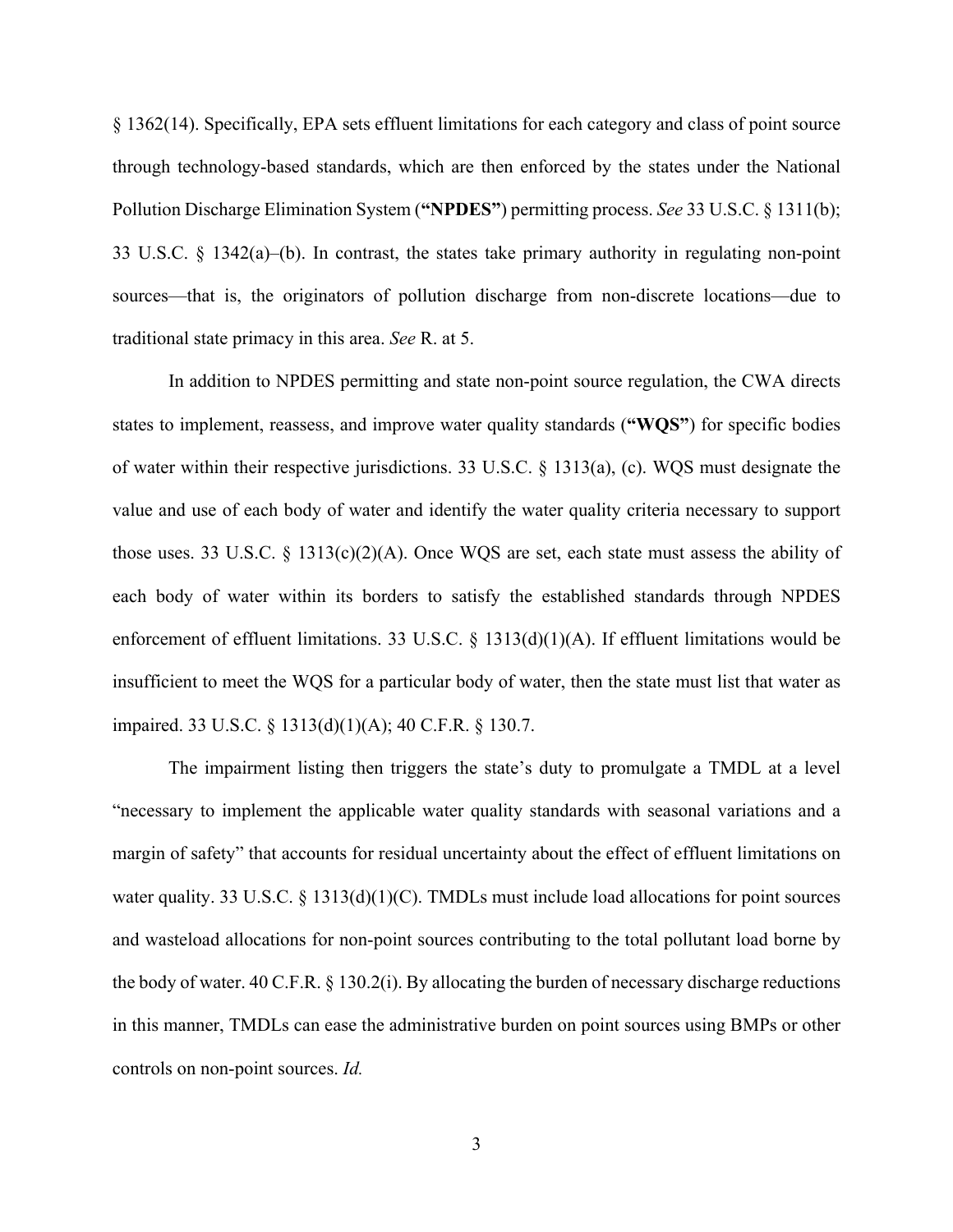Further typifying this flexible approach, the TMDL process carefully maintains the balance of power between EPA and the states. On the front end, if a state's submission is inadequate, then EPA has authority to reject the state TMDL and promulgate its own standard. 33 U.S.C. § 1313(d)(2). The states, however, possess the primary authority to implement TMDLs as part of their responsibility to submit and develop water quality management plans under the CWA's continuing planning process. *See* 33 U.S.C. § 1313(e); 40 C.F.R. § 130.5; 40 C.F.R. § 130.6. With respect to non-point sources, the states maintain control over implementation, subject to EPA's funding authority over state non-point source management programs. *See* 33 U.S.C. § 1329(b).

#### **B. The Decline of Lake Chesaplain**

Lake Chesaplain is a fifty-five-mile-long natural lake located entirely within the borders of New Union. R. at 7. It is surrounded by the Chesaplain National Forest and Chesaplain State Park to the west and vacation communities and agricultural operations to the east. R. at 7. The City of Chesaplain Mills is located to the north, at the juncture where the Union River flows into Lake Chesaplain. R. at 7. To the south, Lake Chesaplain empties into the Chesaplain River. R. at 7.

Traditionally, Lake Chesaplain enjoyed superb water quality and supported a variety of recreational activities such as hiking, boating, swimming, and fishing. R. at 7. Regional development, however, began to change the status quo. R. at 7. In the 1990s, ten large-scale hog production facilities—otherwise known as concentrated animal feeding operations (**"CAFOs"**) and a corresponding slaughterhouse were built in the Chesaplain Mills area. R. at 7. At the same time, the popularity of Lake Chesaplain resulted in an explosion of vacation home construction necessarily involving an expansion of private septic systems. R. at 7. These developments quickly deteriorated Lake Chesaplain's water quality. R. at 7.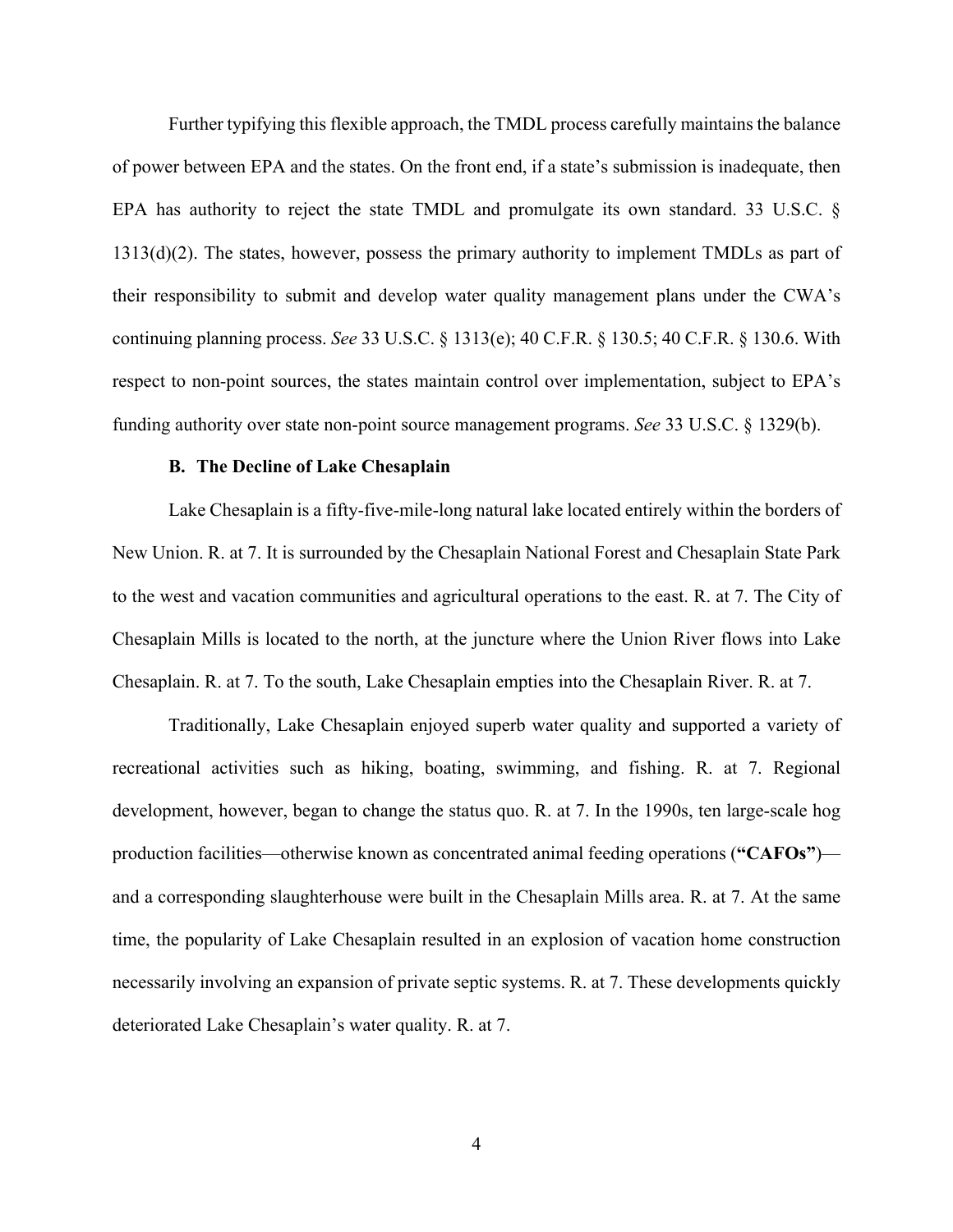Certainly, some efforts were taken to stave off Lake Chesaplain's impending decline. As point sources, both the Chesaplain Slaughterhouse—which discharges directly into the Union River—and the Chesaplain Mills Sewage Treatment Plant—which discharges directly into Lake Chesaplain—were required to obtain NPDES permits. R. at 7. Those controls, however, proved ineffectual and Lake Chesaplain's water quality experienced a sharp decline. R. at 7. Layers of algae formed in the summer months and produced foul odors, fish productivity decreased, and the local beach became unsuitable for swimming. R. at 7. As property values and tourism revenue plummeted, it became clear that Lake Chesaplain needed a significant overhaul. R. at 7.

#### **C. Development of the Chesaplain Watershed TMDL**

Due to the precipitous decline in Lake Chesaplain's water quality, New Union created the Lake Chesaplain Study Commission (the **"Commission"**). R. at 8. In 2012, the Commission issued an influential report detailing the issues confronting Lake Chesaplain. R. at 8. Specifically, the Commission identified eutrophication—the process of decreasing biological production due to excess algae growth—as the primary obstacle. R. at 8. The Commission determined that the algae growth caused a host of problems including unsightliness, decreased water clarity, offensive odors, and insufficient levels of dissolved oxygen (**"DO"**) to support the lake's fish population. R. at 8. In fact, summertime DO levels were found to be well below the five milligrams per litre (**"mg/l"**) standard for Class AA waters such as Lake Chesaplain. R. at 8.

In addition to identifying the eutrophication problem, the 2012 Commission report also pinpointed the cause: phosphorus levels. R. at 8. The Commission found Lake Chesaplain's phosphorus levels to significantly exceed the maximum sustainable level of 0.014 mg/l. R. at 8. Indeed, Lake Chesaplain's phosphorus concentration ranged from 0.020 mg/l to 0.034 mg/l, nearly two-and-a-half times the acceptable level. R. at 8. Pursuant to those findings, the New Union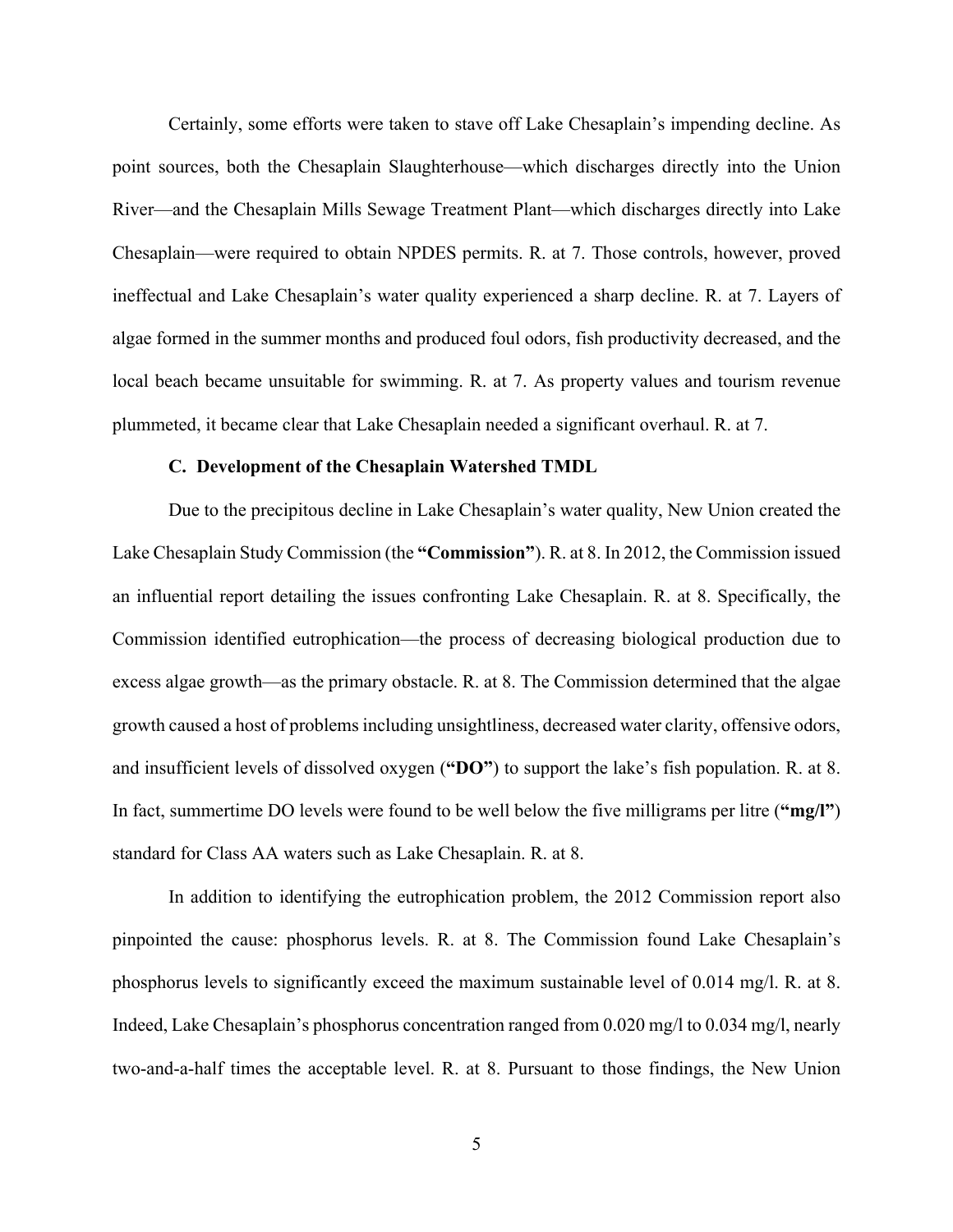Department of Fisheries and Environmental Control (**"DOFEC"**) promulgated water quality criteria for Class AA waters consisting of an 0.014 mg/l phosphorus concentration limit in 2014. R. at 8. Since Lake Chesaplain could not meet that standard, it was listed on New Union's impaired waters list that same year. R. at 8.

Under pressure from CLW—who threatened to file suit to compel action—New Union commenced a rulemaking proceeding to promulgate a TMDL for Lake Chesaplain. R. at 8. In 2016, the Commission issued a supplemental report to guide the TMDL rulemaking. R. at 8. The report identified the existing phosphorus loadings affecting Lake Chesaplain and calculated the maximum allowable load to consist of 120 annual metric tons of phosphorus. R. at 8. The share of existing loadings, cumulatively equaling 180 annual metric tons, broke down as follows:

#### **Point Sources**

Chesaplain Mills Sewage Treatment Plant: 23.4 annual metric tons

Chesaplain Slaughterhouse: 38.5 annual metric tons

#### **Non-Point Sources**

Hog CAFOs Manure Spreading: 54.9 annual metric tons Other Agricultural Sources: 19.3 annual metric tons Septic Tank Inputs: 11.6 annual metric tons

#### **Natural Sources**

Various: 32.3 annual metric tons

#### R. at 8–9.

In October 2017, DOFEC issued public notice of a TMDL proposal whereby discharge reductions would be achieved through equal phased restrictions on both point and non-point sources. R. at 9. Specifically, such reductions would take the form of a phased five-year schedule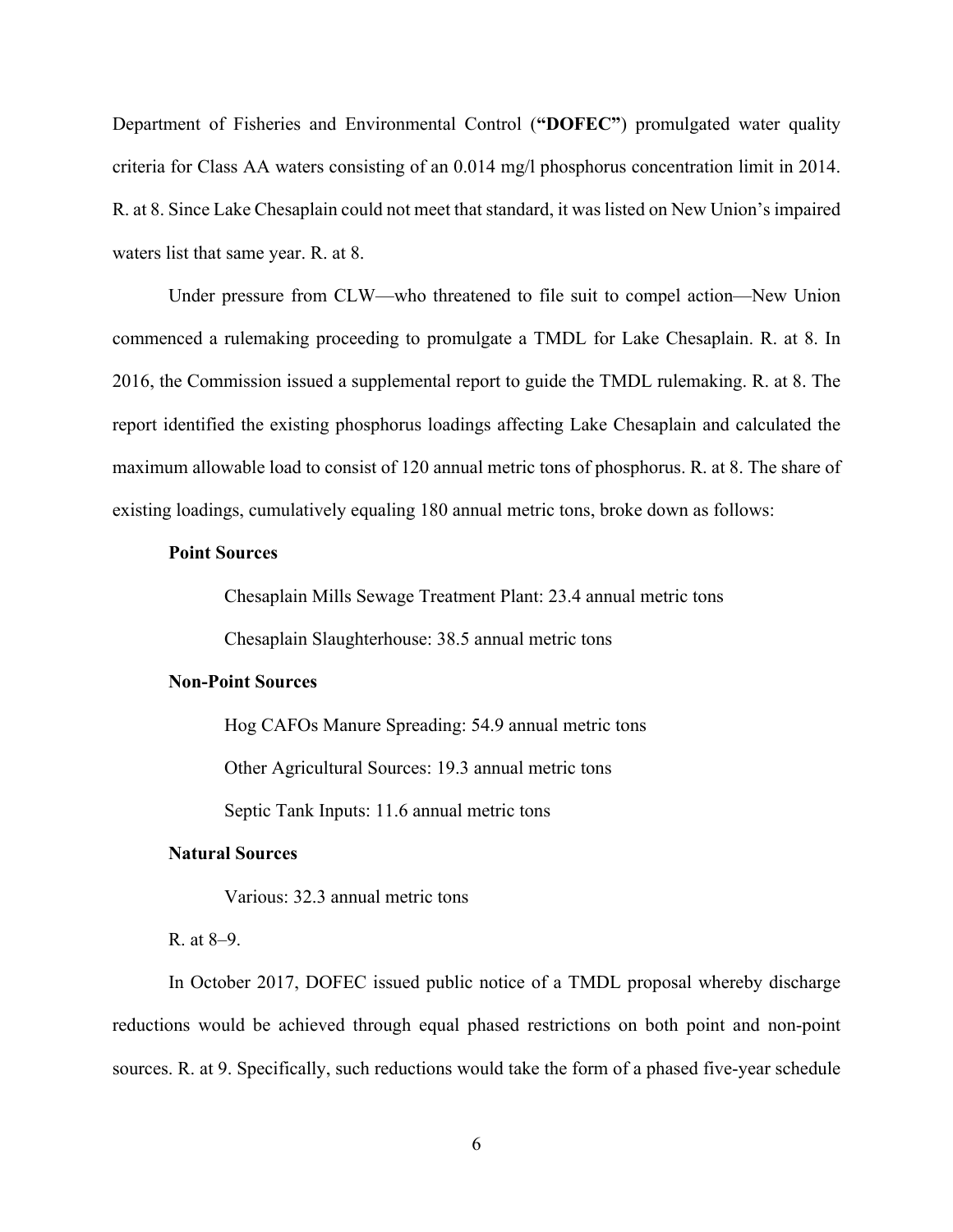of compliance culminating in a 35% reduction from the 180 annual metric ton baseline. R. at 9. The phased reductions contemplated a 7% reduction from the baseline each year—that is, a 7% reduction by year one, 14% by year two, 21% by year three, 28% by year four, and 35% by year five. R. at 9. Reductions by point sources were to be implemented through additional NPDES permit restrictions while reductions by non-point sources were to be enforced through BMP requirements. R. at 9. For the hog CAFOs, proposed BMPs included modified animal feeds, treatment of manure streams, and seasonal restrictions on manure spreading. R. at 9. For the private septic systems, proposed BMPs consisted of increased inspection and pumping. R. at 9.

The 2017 DOFEC proposal quickly encountered widespread opposition from industry and residential groups due to the costs of compliance. R. at 9–10. CLW likewise objected to the proposal and demanded a complete shutdown of point source phosphorus discharges into the Chesaplain watershed. R. at 10. Swayed by industry advocacy, DOFEC abandoned the proposal and adopted a final TMDL consisting solely of a 120 annual metric ton phosphorus limit in violation of 40 C.F.R. § 130.2(i). R. at 10. In July 2018, EPA rejected the proposed TMDL due to its failure to provide load and wasteload allocations as required by  $\S$  130.2(i). R. at 10. In its place, EPA adopted the original DOFEC proposal—that is, the 35% phased annual reduction of phosphorus discharges from point and non-point sources. R. at 10.

Following EPA's promulgation of the Chesaplain Watershed TMDL, the NPDES permits for the Chesaplain Slaughterhouse and Chesaplain Mills sewage treatment plant expired. R. at 10. Both facilities are currently operating under their expired permits due to administrative extensions permitted by their timely applications for renewal. R. at 10. Additionally, both facilities have requested administrative hearings on the costs of compliance implicated by DOFEC's proposal to implement the phased TMDL reductions. R. at 10.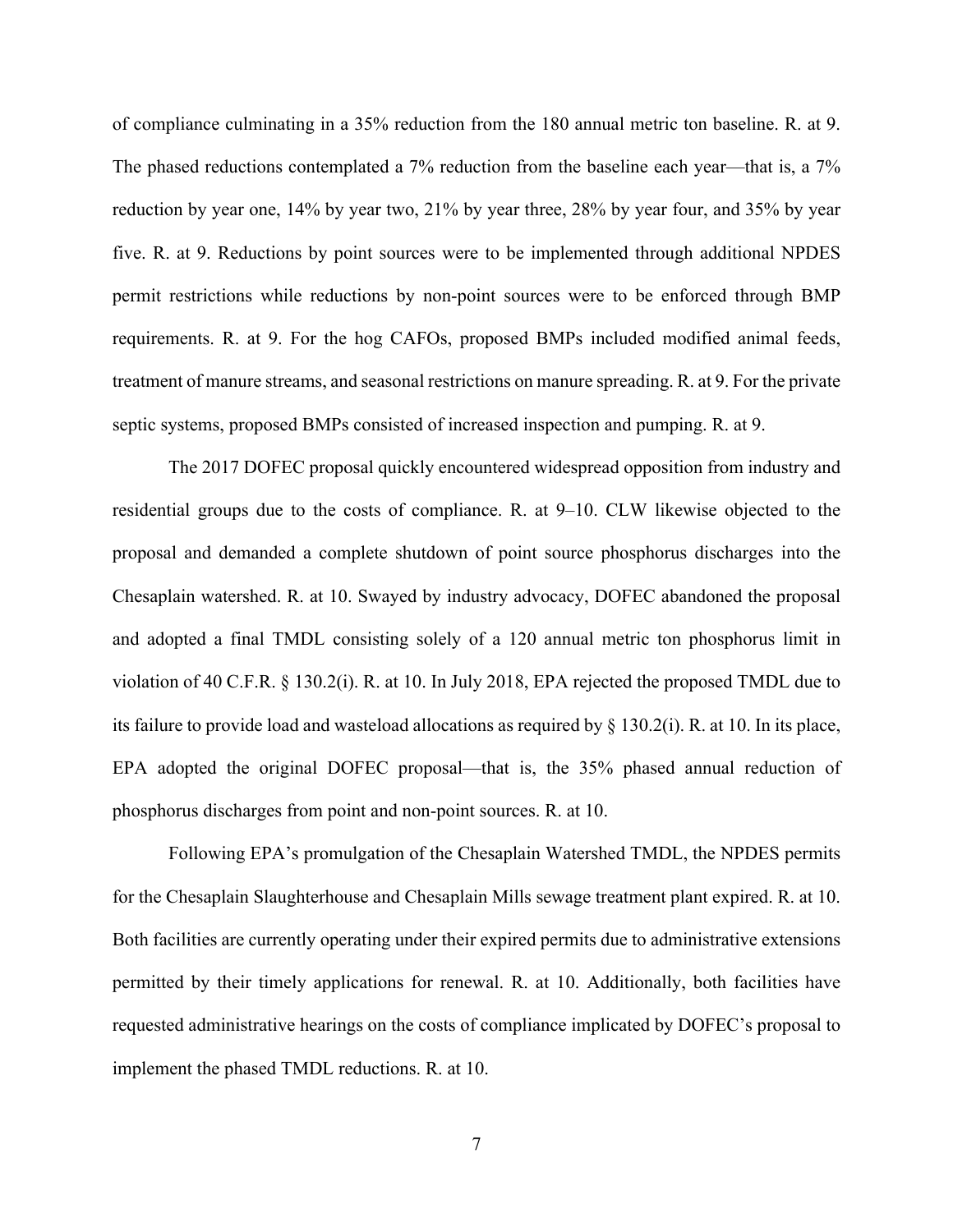#### **D. The Proceedings Below**

New Union, in action No. 66-CV-2020, and CLW, in action No. 73-CV-2020, each filed suit against EPA in the United States District Court for the District of New Union challenging the validity of the Chesaplain Watershed TMDL. R. at 10. The district court granted unopposed motions to consolidate the two actions. R. at 10. After EPA filed the administrative record with the district court, each party filed motions for summary judgment. R. at 10–11. On August 15, 2021, the district court entered a final order resolving those motions. R. at 5, 16.

As an initial matter, the district court found that the parties' claims were ripe for judicial review. R. at 10–12. In analyzing ripeness, the court held that the Chesaplain Watershed TMDL was ripe for pre-enforcement review because it contemplated specific NPDES permit discharge limits and the plaintiffs could suffer prejudice without immediate judicial review. R. at 12. Accordingly, the court found the present case distinguishable from prior TMDL cases where courts had found a lack of ripeness due to the necessity of "further implementation actions by the states involved." R. at 12.

In No. 66-CV-2020, the district court granted summary judgment in favor of New Union, finding EPA's rejection of the New Union TMDL to be contrary to law and vacating EPA's longstanding interpretation of that term under 40 C.F.R. § 130.2(i). R. at 14. The court, applying the *Chevron* framework, found EPA's interpretation of TMDLs to be unambiguously foreclosed by Congressional intent under *Chevron* step one. R. at 13.

In No. 73-CV-2020, the district court granted in part and denied in part the summary judgment motions of EPA and CLW. R. at 5; 14–16. With respect to CLW's first challenge, the court held that EPA's interpretation of TMDLs as allowing for annual loads and phased implementation was contrary to law. R. at 14–15. On CLW's second challenge, the court held in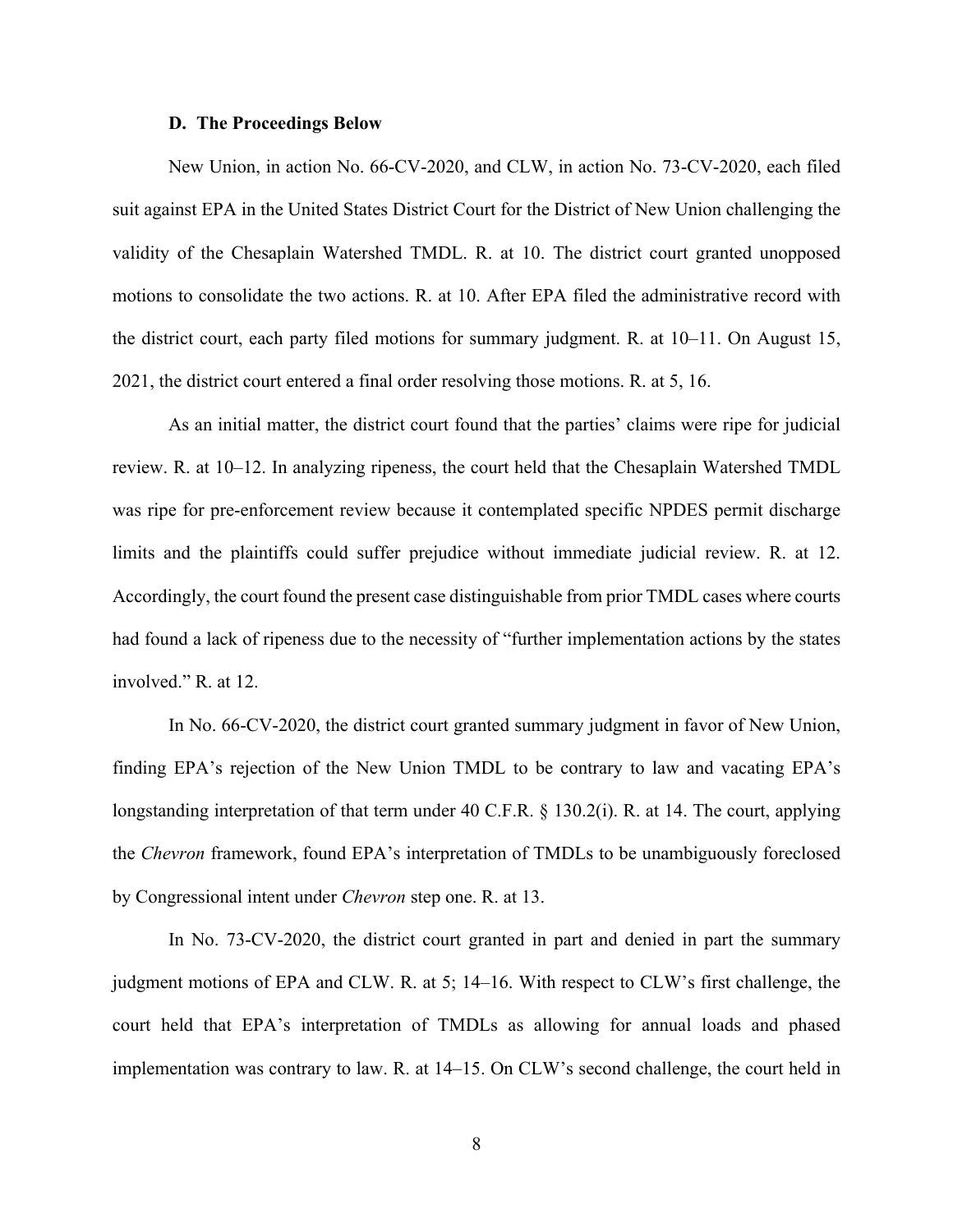EPA's favor and deferred to EPA's decision to adopt a credit for expected BMP implementation by non-point sources, reasoning that EPA was owed a significant amount of deference under the exceedingly narrow arbitrary and capricious standard of review. R. at 15–16.

Pursuant to those findings, the district court (1) ordered EPA to approve the New Union TMDL and (2) dismissed the CLW complaint. R. at 16. This appeal followed as each party filed a timely Notice of Appeal with the district court. R. at 2.

#### **SUMMARY OF THE ARGUMENT**

This Court should vacate the district court's decision in its entirety due to lack of ripeness. Alternatively, if this Court reaches the merits of the parties' substantive challenges, this Court should reverse the district court's grant of summary judgment in favor of New Union and reinstate EPA's TMDL. Next, this Court should find in favor of EPA by reversing the district court's grant of summary judgment which vacated EPA's phased annual load allocations. Lastly, this Court should affirm the district court's grant of summary judgment in favor of EPA regarding its decision to adopt BMP implementation credits.

As an initial matter, this Court lacks Article III jurisdiction because New Union's and CLW's claims are unripe for judicial review. To establish ripeness, a party seeking preimplementation review of agency action must demonstrate that (1) the issues raised by the parties are fit for judicial resolution and (2) the parties would experience significant hardship if judicial relief were denied. Neither showing is made here. First, the issues raised are not currently fit for judicial review because EPA's Chesaplain Watershed TMDL is primarily an informational tool without concrete binding effect. Second, even if the issues were appropriate for judicial resolution, neither CLW nor New Union will face any appreciable hardship if judicial review were denied at this stage of the proceedings. This Court therefore lacks subject matter jurisdiction and should vacate the district court's decision in its entirety.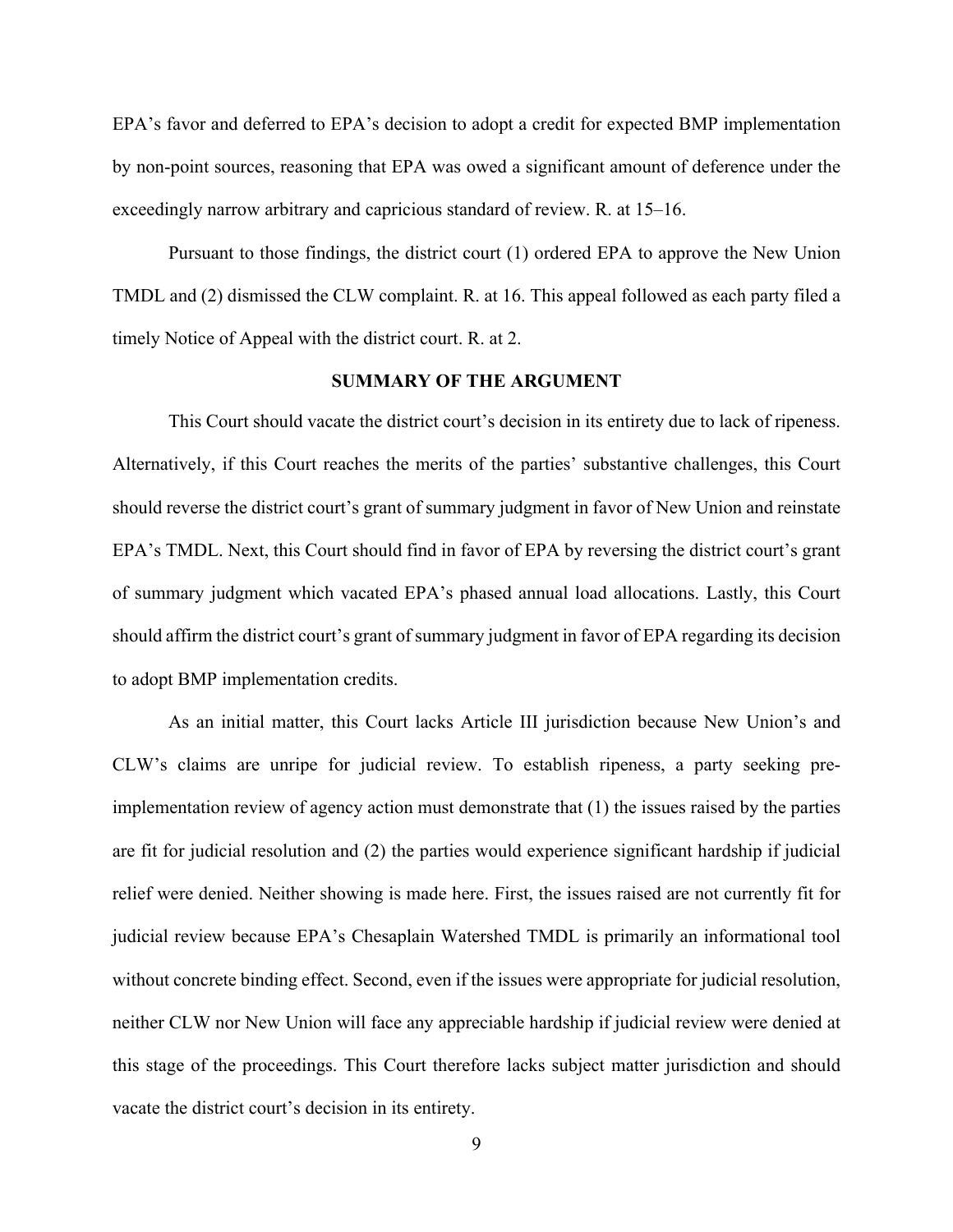Nonetheless, if this Court does reach the merits of the parties' substantive challenges, this Court should reverse the district court's grant of summary judgment in favor of New Union and reinstate EPA's TMDL. EPA's rejection of New Union's TMDL was lawful because the New Union TMDL violated EPA's TMDL regulation. The CWA mandates states to promulgate and achiever water quality standards through the use of TMDLs, the standards for which Congress left undefined. EPA's subsequent regulation supplements the ambiguous text of the CWA by defining the statutory term "total maximum daily load." EPA's interpretation, as codified through noticeand-comment rulemaking, was made pursuant to EPA's authority to promulgate rules carrying the force of law to administer the CWA. As an authoritative interpretation of the CWA, EPA's TMDL regulation warrants the highly deferential standard under *Chevron* because TMDL is an ambiguous statutory term and EPA's interpretation of it is reasonable. This Court should defer to EPA's reasonable interpretation, reverse summary judgment for New Union, and reinstate EPA's TMDL.

Next, this Court should find in favor of EPA by reversing the district court's grant of summary judgment for CLW on its challenge to EPA's annual phased load allocations. Since Section 303(d) of the CWA does not express Congress's intent to restrict EPA to setting TMDLs through "daily" loads as opposed to "annual" loads, Section 303(d) is ambiguous. Reading the TMDL rules (1) in context with the CWA's statutory structure and (2) in a manner that would not lead to absurd results indicates Congress's intent to leave the exact details of TMDL adoption to EPA. Based on that implicit delegation, the agency may consider a range of factors about the specific pollutant and provide a TMDL necessary to meet applicable water quality standards. Since Section 303(d) is ambiguous, this Court should defer to EPA's reasonable interpretation pursuant to *Chevron*. A phased annual load is a reasonable approach to setting a phosphorous TMDL because phosphorous is impacted by seasonal and annual variations, not daily variations. Setting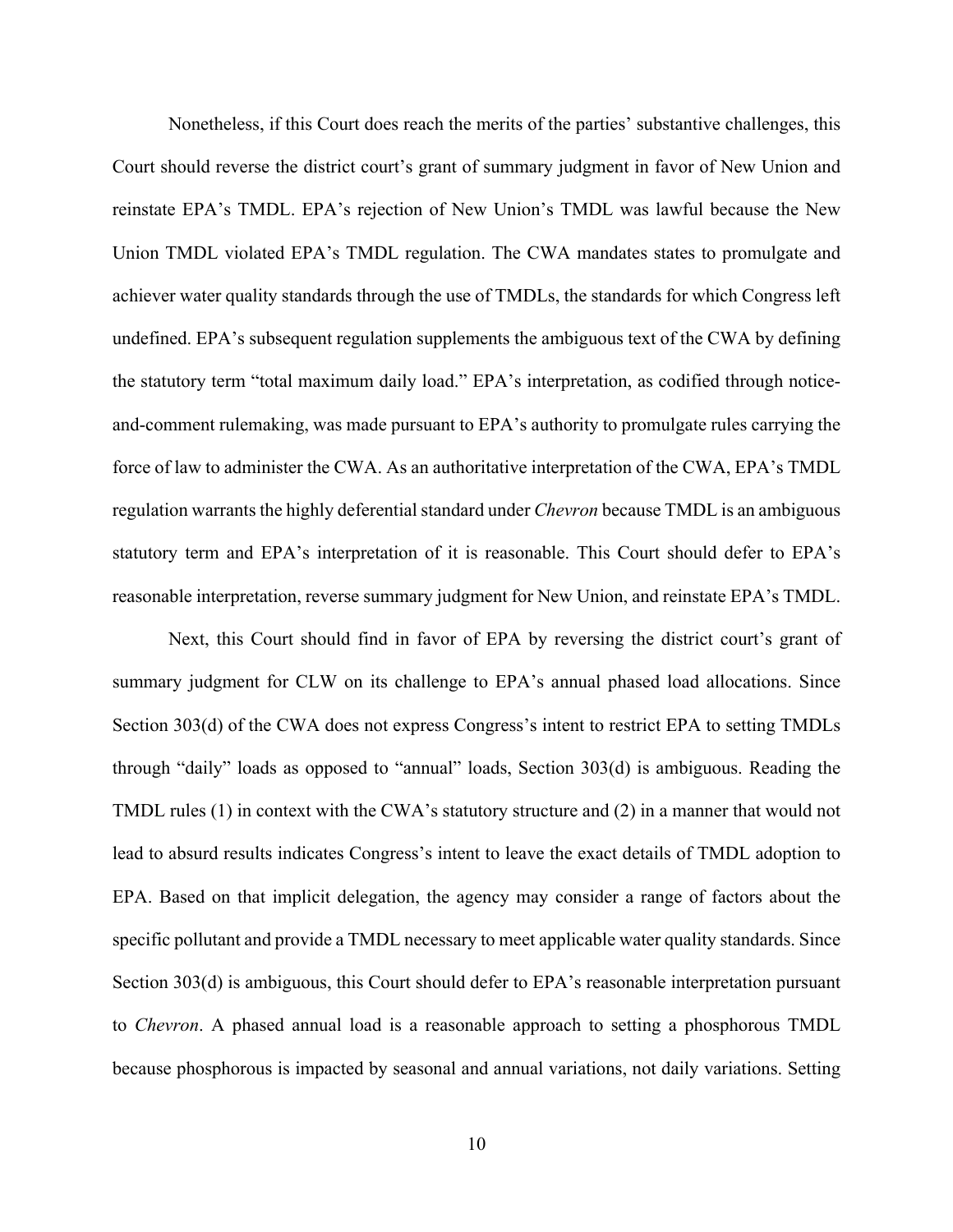a daily limit would not amount to a meaningful inquiry as to the actual water quality standards in Lake Chesaplain. This Court should defer to EPA's reasonable approach and reverse the district court's grant of summary judgment in favor of CLW.

Finally, this Court should affirm the district court's grant of summary judgment in favor of EPA regarding its authority to adopt BMP implementation credits. Nothing in the CWA, EPA regulations, or current EPA guidance requires EPA to wait for reasonable assurances from a state that non-point sources will implement BMPs. In suggesting a credit for non-point source BMPs, EPA merely sets a goal for New Union on how to balance the tradeoff between point source NPDES permits and non-point source BMPs. EPA does not need to wait for state assurances prior to setting this goal. New Union, and not EPA, is the primary entity responsible for implementing the BMPs and the TMDL overall. Thus, EPA did not act arbitrarily or capriciously in suggesting a BMP credit for non-point sources and this Court should affirm the district court's grant of summary judgment in EPA's favor.

#### **STANDARD OF REVIEW**

This Court reviews the district court's grant of summary judgment *de novo* and applies the same standard of review as the district court in assessing the substantive law. *See Gross v. Hale-Halsell Co.*, 554 F.3d 870, 875 (10th Cir. 2009). Accordingly, when reviewing federal agency action, this Court applies the deferential *Chevron* standard of review to an agency's legal interpretation of a statute which it authoritatively administers. *See Chevron, U.S.A., Inc. v. Nat. Res. Def. Council, Inc.*, 467 U.S. 837, 842 (1984). Similarly, when reviewing agency policy determinations, this Court applies the arbitrary and capricious standard of review and must uphold agency action if there is a "rational connection between the facts found and the choice made." *Motor Vehicle Mfrs. Ass'n of U.S., Inc. v. State Farm Mut. Auto. Ins. Co.*, 463 U.S. 29, 42 (1983). Finally, since ripeness is an essential part of Article III jurisdiction, this Court reviews the district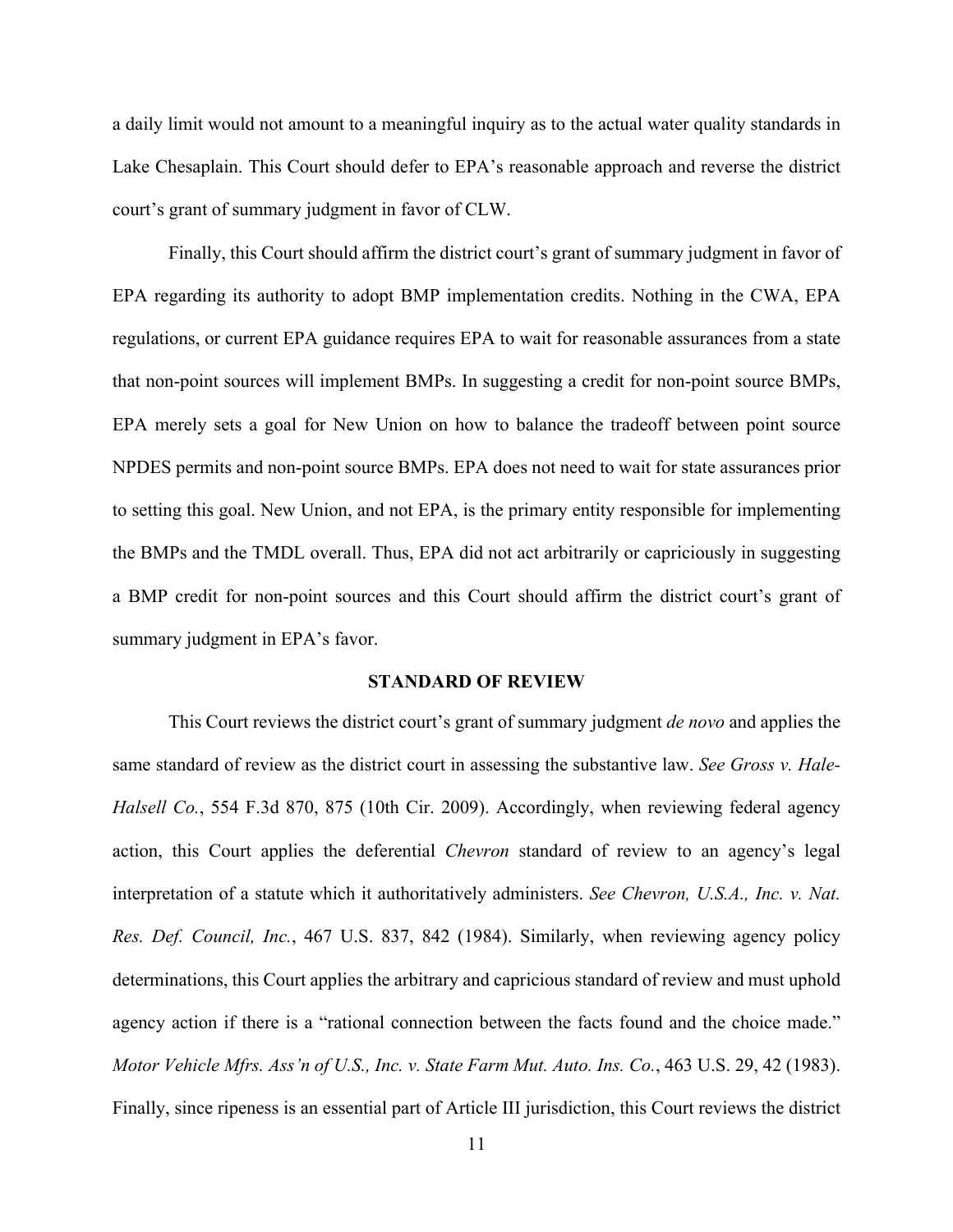court's legal conclusion as to the existence of ripeness *de novo*. *Connecticut v. Duncan*, 612 F.3d 107, 112 (2d Cir. 2010).

#### **ARGUMENT**

# **I. EPA's Promulgation of the Chesaplain Watershed TMDL Is Not Ripe for Pre-Implementation Review.**

Both New Union's and CLW's challenges to EPA's Chesaplain Watershed TMDL are not properly before this Court due to lack of ripeness. Primarily a question of timing, ripeness doctrine serves to "protect the agencies from judicial interference until an administrative decision has been formalized and its *effects felt in a concrete way*." *Abbott Laboratories v. Gardner*, 387 U.S. 136, 148 (1967) (emphasis added). Especially where no enforcement action has taken place, ripeness may be demonstrated only where (1) the issues raised by the parties are fit for judicial resolution and (2) the parties would experience significant hardship if judicial relief were denied. *See id.* at 148–49; *Toilet Goods Ass'n, Inc. v. Gardner*, 387 U.S. 158, 162 (1967). Here, the challenges raised by CLW and New Union fail to satisfy both of those irreducible requirements. This Court therefore lacks jurisdiction under Article III because there is no current case or controversy and should vacate the district court's decision in total.

## **A. The Chesaplain Watershed TMDL Is Not Final Agency Action and Depends on Further State Implementation Measures.**

The issues raised by New Union and CLW are not fit for judicial resolution because they involve premature challenges to a preliminary agency proposal. To be reviewable under the Administrative Procedure Act, agency action must be final, a determination which "is intimately bound up with the 'fitness' prong of the ripeness inquiry." *Pub. Citizen Health Rsch. Grp. v. Comm'r, Food & Drug Admin.*, 740 F.2d 21, 30 (D.C. Cir. 1984); 5 U.S.C. § 704. Agency action is only final when the action (1) marks the conclusion of the agency decision-making process and is not of a tentative nature and (2) determines legal rights or obligations directly affecting the "day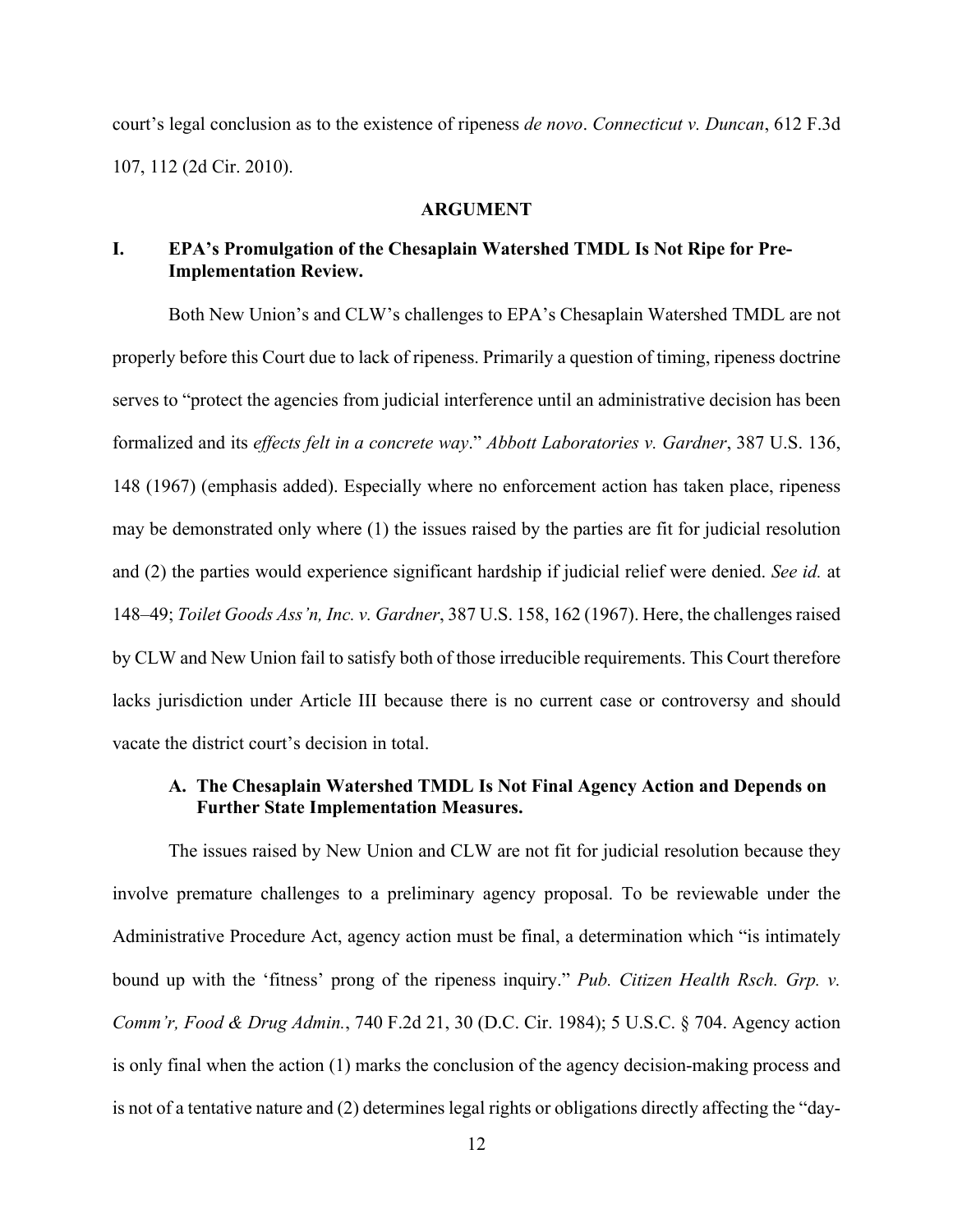to-day business of the complaining parties." *F.T.C. v. Standard Oil Co. of California*, 449 U.S. 232, 239 (1980). That is not the case here.

In the present context, several courts have recognized that TMDLs have tentative immediate effects due to their largely informational purposes. For example, in *City of Arcadia v. EPA*, the United States District Court for the Northern District of California dismissed the plaintiffs' claims for lack of ripeness because the TMDLs at issue did not "presently impose any obligations on Plaintiffs" and were "subject to revision before such obligations will be imposed." *City of Arcadia v. EPA* 265 F. Supp. 2d 1142, 1157 (N.D. Cal. 2003). Similarly, in *Pronsolino v. Nastri*, the Ninth Circuit recognized that "TMDLs are primarily informational tools that allow the states to proceed" with implementation through the CWA's continuing planning process. *Pronsolino v. Nastri*, 291 F.3d 1123, 1129 (9th Cir. 2002); 33 U.S.C. § 1313(e). In this way, EPA's decision to promulgate the Chesaplain Watershed TMDL effectively functioned as an initial proposal entirely dependent on further implementation measures by the State. That is not final agency action, particularly where no direct and immediate effect on the day-to-day business of the challenging parties has been demonstrated. Indeed, the lack of immediate effect is apparent here since New Union has delayed actions consistent with the Chesaplain Watershed TMDL for several years. *See* R. at 10.

Nonetheless, the district court found otherwise, pointing to the fact that the TMDL conceived of load allocations which the State would presumably have to implement into the NPDES permits of regulated point source operators. R. at 12. That characterization overlooks the fact that load allocations are not truly binding. Load allocations "are not permit limits *perse;* rather they still require translation into permit limits" which merely necessitates "*consistency,* not require that permit limitations that will finally be adopted by a final NPDES permit be *identical*" to TMDL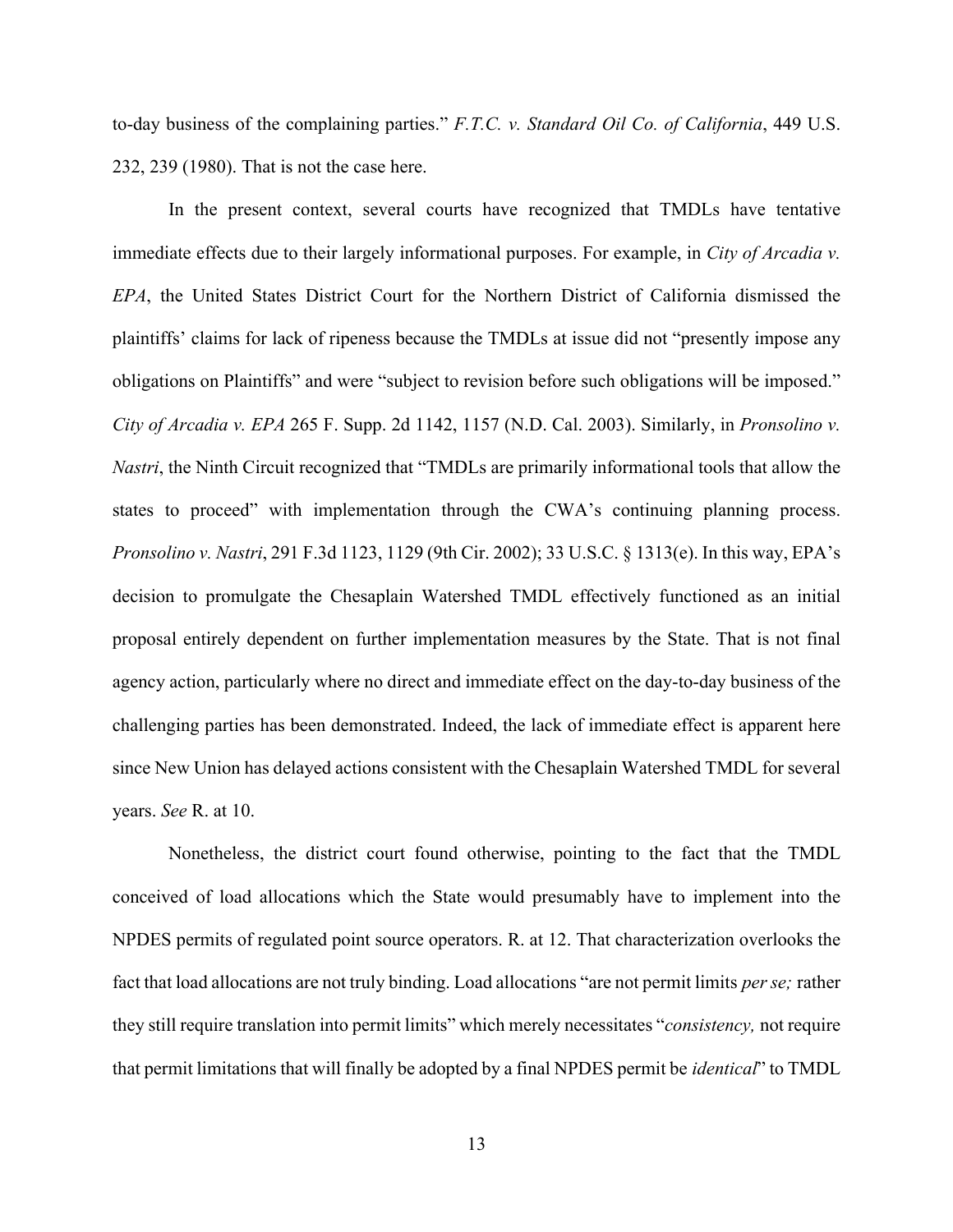allocations. *Am. Farm Bureau Fed'n v. EPA*, 984 F. Supp. 2d 289, 328 (M.D. Pa. 2013), *aff'd*, 792 F.3d 281 (3d Cir. 2015). This flexible framework thus authorizes substantial deviations from the initial TMDL proposal and highlights its lack of finality with respect to NPDES permit limits.

In fact, TMDL load allocations are never fully binding unless EPA reassumes control over the relevant NPDES regime and implements the TMDL limits itself, a drastic step which could only be taken (1) due to a complete lack of action by the State in seeking to achieve water quality standards and (2) after public hearing and a ninety-day cure period. *See* 33 U.S.C. § 1342(c). At that point, judicial review would certainly be warranted. But that is not the situation presented here. Quite to the contrary, New Union will be hearing administrative challenges from the relevant point source operators objecting to the costs of compliance implicated by proposed NPDES permit limits. R. at 10. Depending on the result of those hearings, the State may pursue necessary adjustments from the original TMDL proposal. Given these potential developments, this Court could benefit from further factual development clarifying how the State intends to implement the load allocations contained in the Chesaplain Watershed TMDL. *See Ohio Forestry Ass'n, Inc. v. Sierra Club*, 523 U.S. 726, 733 (1998) (providing that a need for further factual development renders a claim unripe). Delaying review would therefore provide this Court with a more complete factual record.

In summary, EPA's TMDL is not final agency action because it is a tentative, informational proposal that has no immediate binding effect and is subject to revision. As such, the issues raised by the parties' challenges to the TMDL are not fit for judicial resolution at this time and the district court's decision should be vacated due to lack of ripeness.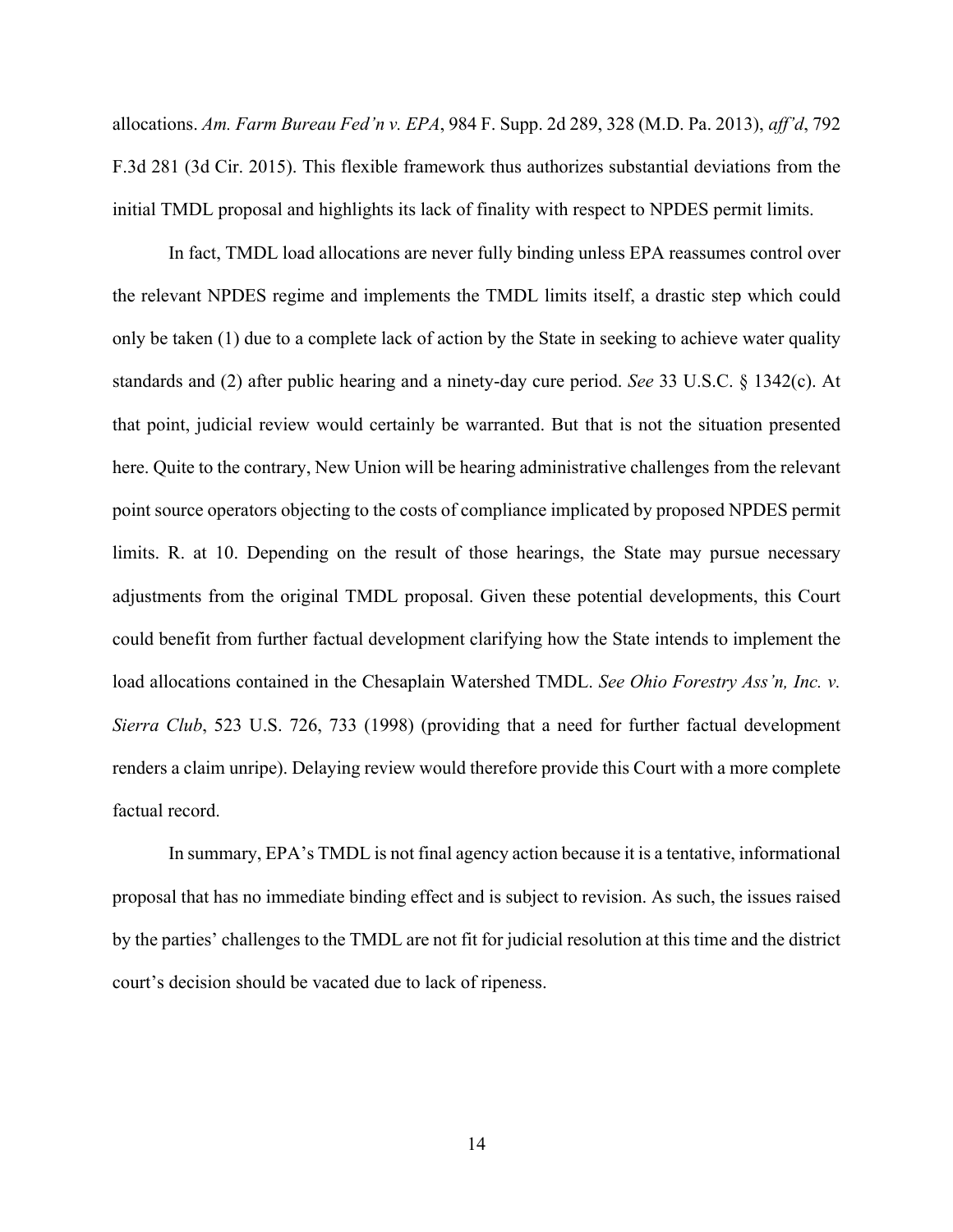### **B. Neither New Union nor CLW Will Face Undue Hardship Without Pre-Implementation Review.**

Even if EPA's TMDL constituted final agency action, denying judicial relief at this stage would not subject New Union or CLW to any significant hardship. To demonstrate hardship, the challenging parties must show that the disputed rule has some immediate adverse effect on their interests, such as where "agency regulations . . . force immediate compliance through fear of future sanctions." *Ohio Forestry Ass'n*, 523 U.S. at 734. In the pre-implementation context, ripeness therefore exists only if the "regulation requires an immediate and significant change in the plaintiffs' conduct of their affairs with serious penalties attached to noncompliance." *Abbott Laboratories*, 387 U.S. at 153.

The availability of pre-implementation review was plainly intended to mitigate the potential for regulated parties to face an impossible choice: either comply with a new rule and incur significant added costs or flout the rule and risk punitive sanctions. For example, in *Abbott Laboratories*, the Supreme Court emphasized that the drug company petitioners faced a stark dilemma in navigating whether to incur heavy compliance costs by re-labeling their products or continue with their normal affairs and risk disastrous criminal and civil penalties. *Abbott Laboratories*, 387 U.S. at 152–53. For this reason, the threat of harm to the *Abbott Laboratories* petitioners was "sufficiently direct and immediate as to render the issue appropriate for judicial review." *Id.* at 153. Comparatively, in *Toilet Goods Ass'n*, pre-implementation review was inappropriate because the complaining parties experienced a minimal burden from additional administrative inspections. *Toilet Goods Ass'n*, 387 U.S. at 164–65. Since the parties were already subject to frequent inspections under the regulatory scheme, no adverse consequences would have resulted from delaying judicial review until a manufacturer actually objected to an attempted inspection. *Id*.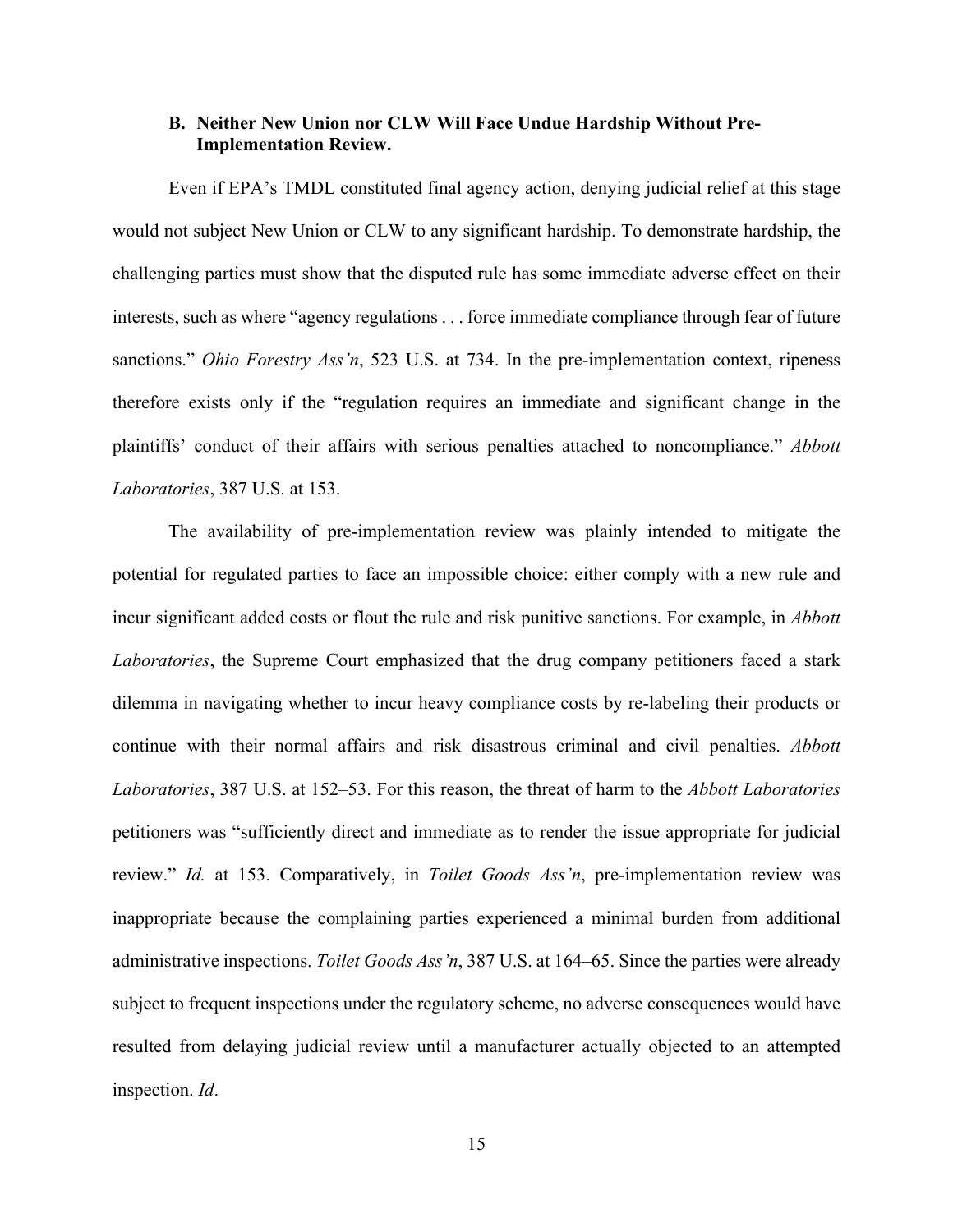Here, unlike the situation in *Abbott Laboratories*, EPA's TMDL does not subject the challenging parties to immediate adverse consequences. At most, New Union can point to the possibility that a total lack of action with respect to the TMDL's load allocations and BMPs might lead EPA to reassume control over the State's NPDES system, 33 U.S.C. § 1342(c), and revoke its non-point source management funding at some point in the future, 33 U.S.C. § 1329. Even still, as in *Toilet Goods Ass'n*, the State is not exposed to substantial compliance costs or compelled to take any action *not already required* by the statutory scheme to avoid those possibilities. In the absence of EPA's TMDL, New Union would still be required to implement NPDES permit limits necessary to meet water quality standards because of Lake Chesaplain's presence on the State's impaired waters list. *See* 33 U.S.C. § 1313(d)(1)(C) (requiring promulgation of TMDLs for impaired waters); 33 U.S.C. § 1311(b)(1)(C) (requiring implementation of permit limits needed to meet WQS). Likewise, to receive non-point source management funding, the State would need to identify BMPs for each class and category of non-point sources, provide a schedule for implementation of those BMPs, and demonstrate satisfactory progress. 33 U.S.C. §§ 1329(b)(2), 1329(h)(8). In short, even if New Union can point to some potential penalties, it cannot identify any substantial and immediate costs of compliance which would necessitate judicial review at this stage. The required actions flowing from EPA's TMDL would necessarily occur anyway and impose no added costs of compliance.

Moreover, as applied to CLW, that same analysis is even more straightforward. Indeed, CLW faces *precisely zero* added compliance costs or potential penalties because it is not commanded to take any action by the TMDL. As the Supreme Court has explained, ripeness usually does not exist where the disputed regulation does not require the challenging party "to do anything or to refrain from doing anything." *Ohio Forestry Ass'n*, 523 U.S. at 733. Likewise, in a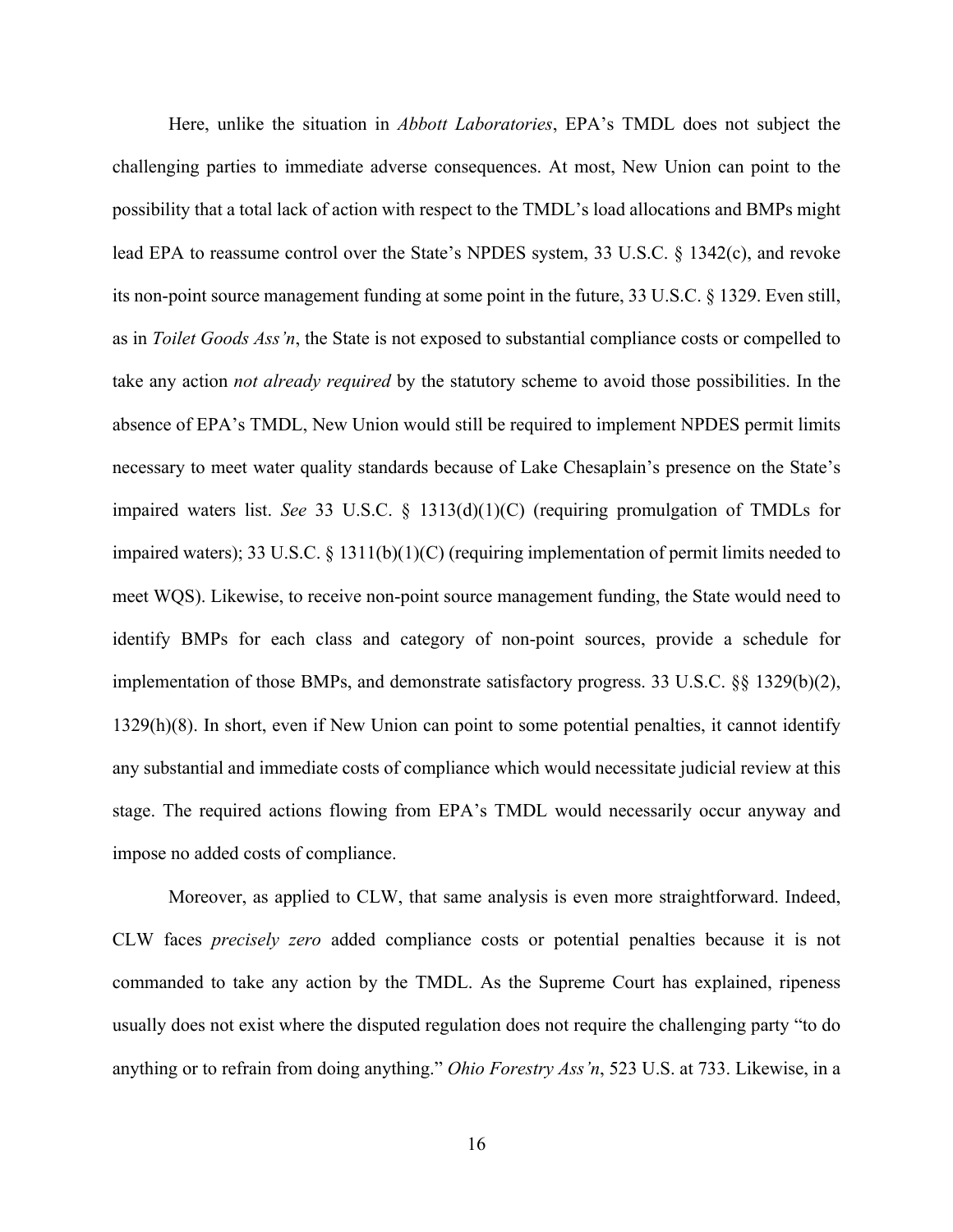similar challenge by an environmental interest group to the Chesapeake Bay TMDL, the United States District Court for the District of Columbia emphasized that the organization's claims were unripe since the TMDL "impose[d] no legal obligation on the plaintiffs—or any other actor for that matter—and therefore, there is no risk that plaintiffs will have to expend resources in order to comply." *Food & Water Watch v. EPA*, 5 F. Supp. 3d 62, 80 (D.D.C. 2013). That logic should control here. CLW will face no appreciable hardship if judicial review were denied at this stage because the TMDL simply is not directed to its conduct in any meaningful way.

In summary, neither New Union nor CLW will experience significant hardship if this Court delays judicial review until the TMDL's load allocations and BMPs have been fully implemented and their "effects felt in a concrete way." *Abbott Laboratories*, 387 U.S. at 148. Until such time, however, the parties' claims are unripe and the district court's decision should therefore be vacated in its entirety.

#### **II.** *Chevron* **requires Deference to EPA's Interpretation of TMDL Requirements which was the basis of EPA's Rejection of New Union's TMDL.**

EPA's interpretation of CWA Section 303(d)'s phrase "total maximum daily load" is entitled to the highly deferential standard of review pursuant to *Chevron*. If "Congress delegated the authority to the agency generally to make rules carrying the force of law, and . . . the agency interpretation claiming deference was promulgated in the exercise of that authority," the agency's interpretation is entitled to *Chevron* deference. *United States v. Mead Corp.,* 533 U.S. 218, 226– 27 (2001); *see Long Island Care at Home, Ltd. v. Coke,* 551 U.S. 158, 173–74 (2007) ("[T]he ultimate question is whether Congress would have intended" courts to defer the agency's interpretation). One of the ways in which Congress demonstrates its intent to delegate to an agency the authority to make rules with the force of law is by granting an agency the "power to engage in . . . notice-and-comment rulemaking." *Mead Corp*., 533 U.S. at 220–21. Congress delegated to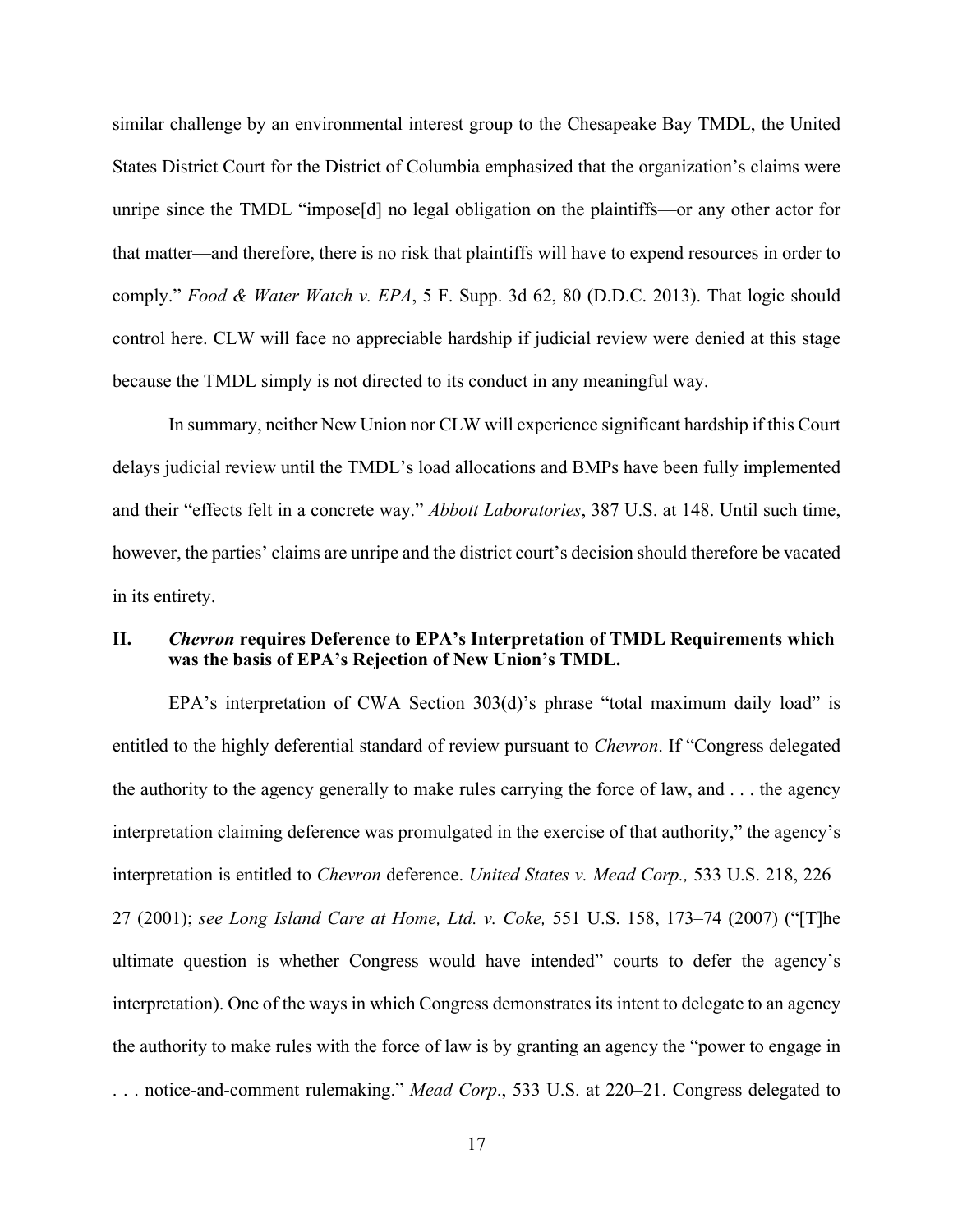EPA the power to promulgate regulations to implement the CWA. *Pronsolino*, 291 F.3d at 1131 ("The CWA delegates to EPA the general rule-making authority necessary for the agency to carry out its functions under the Act."). This delegation includes the specific authority to issue regulations regarding the development of TMDLs to achieve WQS pursuant to Section 303. *Id.*  ("The EPA has the delegated authority to enact regulations carrying the force of law regarding . . . TMDLs.").

In 1985, EPA promulgated regulations that require a TMDL to include waste load allocations ("WLAs") and load allocations ("LAs") for point sources and non-point sources, respectively. 50 Fed. Reg. 1774 (Jan. 11, 1985). These regulations were made through notice-andcomment rulemaking and are codified at 40 C.F.R. § 130.2(f)–(h) and 130.7(a). In considering these TMDL regulations, courts have routinely accorded EPA *Chevron* deference. *See Pronsolino*  291 F.3d at 1132–33*; Anacostia Riverkeeper, Inc. v. Jackson*, 798 F.Supp.2d 210, 245 (D.D.C. 2011); *Natural Resources Defense Council, Inc., v. Muszynski,* 268 F.3d 91 (2d Cir. 2001). In the thirty-five years since Section 130.2 was enacted, the district court is the only court to have found Section 130.2 unlawful. R. at 14.

# **A. The CWA Does Not Unambiguously Prohibit the Requirement That TMDLs Include Load Allocation Specifications.**

Under *Chevron*, this Court must determine "whether the statute unambiguously forbids the Agency's interpretation." *Barnhart v. Walton*, 535 U.S. 212, 218 (2002)*.* To assess ambiguity, courts use "traditional tools of statutory construction to determine whether congress had an intention on the precise question at issue." *INS v. Cardoza–Fonseca*, 480 U.S. 421, 446 (1987).

The CWA requires states to promulgate TMDLs for pollutants identified by EPA. 33 U.S.C. § 1313(d)(1)(c). If a state fails to do so, EPA may promulgate a TMDL list necessary to achieve water quality standards. *Dioxin/Organochlorine Center v. Clarke*, 57 F.3d 1517, 1528 (9th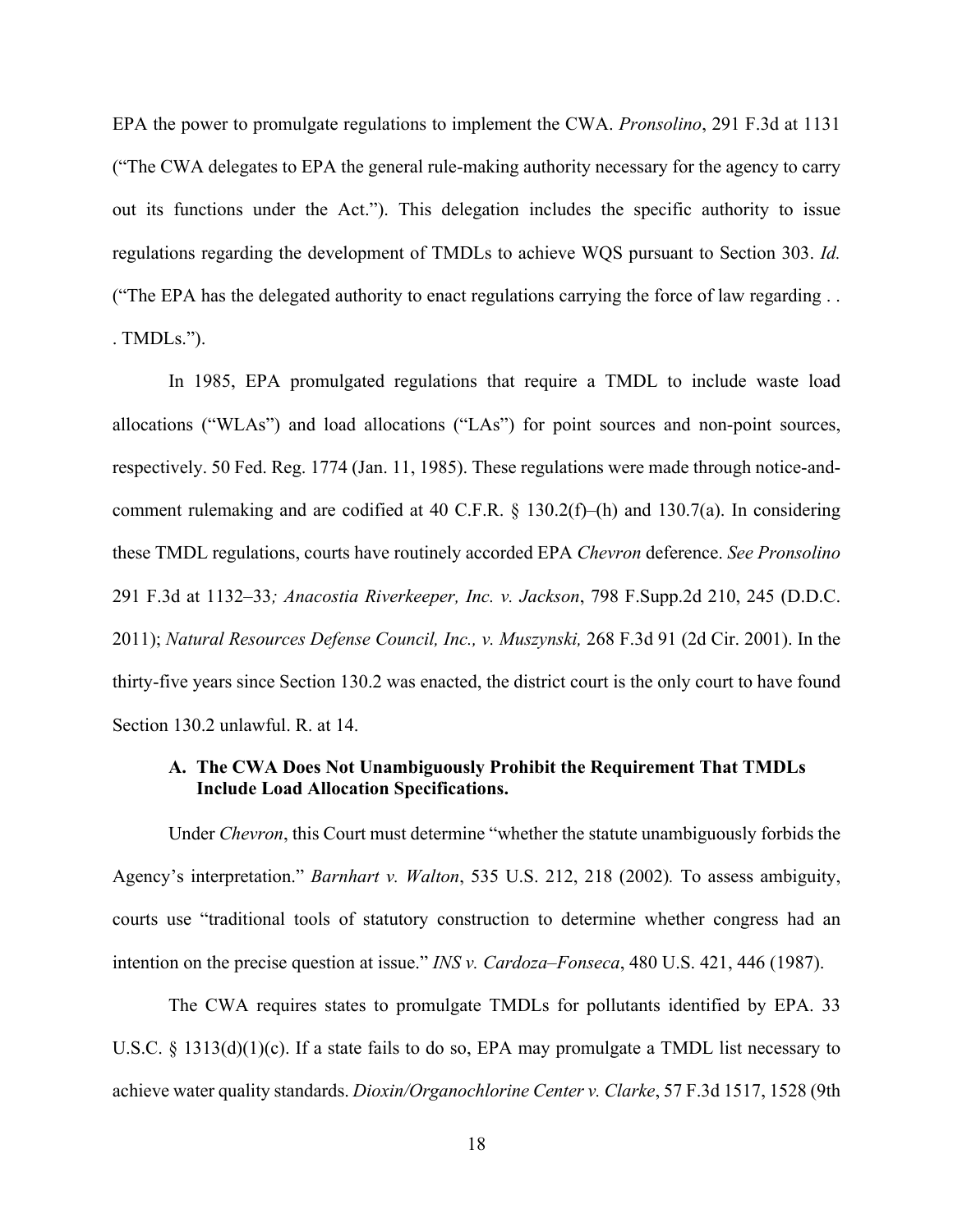Cir. 1992) ("§ 1313(d) allows EPA to establish TMDLs."); *see Alaska Ctr. for Env't v. Browner*, 20 F.3d 981 (9th Cir. 1994); *Scott v. City of Hammond*, 741 F.2d 992 (7th Cir. 1984). The TMDL requirement applies in a wide range of circumstances. The CWA provides that a TMDL "be established at a level necessary to implement the applicable water quality standards with seasonal variations and a margin of safety." 33 U.S.C. § 1313(d). The CWA does not define "TMDL" or further provide any of the necessary components of a TMDL. *Id.* As such, the text of the CWA does not indicate how EPA is to assess whether a TMDL can achieve water quality standards as required by Section  $303(d)(1)(C)$ .

Because the CWA does not define TMDL and lacks specific guidance as to how to carry out Section 303(d)'s requirements, Congress relied on EPA to fill in those gaps. *See Arkansas v. Oklahoma*, 503 U.S. 91, 107 (1992); *United States v. Riverside Bayview Homes, Inc*., 474 U.S. 121, 134 (1985). EPA has the "authority to fill the Clean Water Act's considerable gaps on how to promulgate a 'total maximum daily load,'" particularly in light of the complex statutory scheme at issue. *Am. Farm Bureau Fed'n v. EPA*, 792 F.3d 281, 296 (3d Cir. 2015) (citing *National Cable & Telecomms. Ass'n v. Brand X Internet Servs*., 545 U.S. 967, 1002–1003 (2005)).

The CWA does not unambiguously foreclose EPA's interpretation of "total maximum daily load." If Congress had wanted a TMDL to consist of only a single number, the phrase "maximum daily load" alone could have sufficed. *See Loughrin v. United States*, 134 S. Ct. 2384, 2390 (2014). Instead, Congress included the word "total," which lends itself to multiple interpretations. "Total" is ambiguous in that it can mean "complete in all details," "a result of addition," or "a summation of factors." "Total," *Webster's Third New International Dictionary*, at 2414 (1993). "Total," in its verb form, meaning "to add up," *id.*, refers to the combining of subsidiary parts. EPA's interpretation that "total" refers to a sum of constituent parts is consistent with Section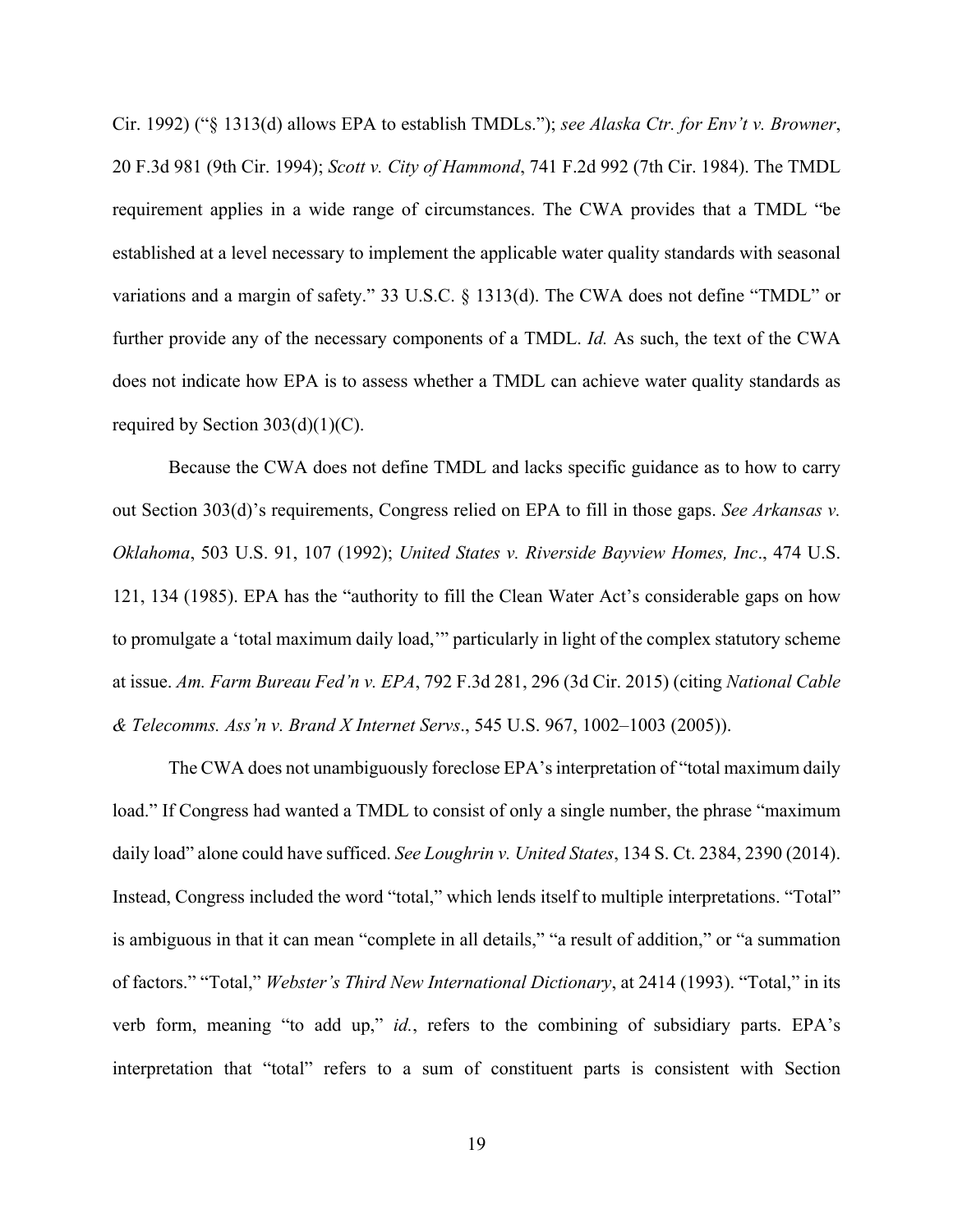303(d)(1)(C), which indicates that a TMDL is subject to "calculation." EPA has defined "total maximum daily load" to include the components of that calculation. 40 C.F.R. § 130.2(i).

The district court court's *Chevron* assessment was contrary to administrative law precedent. In its decision, the district court reasoned that "the lack of specific direction to states to perform the pollution reduction allocation" is an "omission by Congress," and it ruled in favor of New Union. R. at 14. The district court's ruling undermines the basis on which 61,000 TMDLs have been approved, *Am. Farm Bureau*, 792 F.3d at 309, and runs counter to half a century of precedent in administrative law. When Congress omits details from a highly technical statue, it intends the agency empowered to administer the statute, not courts, to fill in the gaps. *Brand X Internet Servs*., 545 U.S. 967 at 1002–1003; *Chevron*, 467 U.S. 837, 843 ("If, however, the court determines Congress has not directly addressed the precise question at issue, the court does not simply impose its own construction on the statute."); *see also Chemical Mfrs. Ass'n v. Nat. Res. Def. Council, Inc.*, 470 U.S. 116, 125 (1985).

# **B. EPA's Interpretation of "TMDL" as Codified in Section 130.2(i) Through Notice-and-Comment Rulemaking is Reasonable.**

If the agency interpretation of an ambiguous statutory term is reasonable, it warrants *Chevron* deference. *Chevron*, 467 U.S. at 843. Here, the second inquiry under *Chevron* is satisfied because EPA's regulation defining the phrase "total maximum daily load" is a permissible construction of the statute. If the interpretation is not unambiguously foreclosed by the statute's text, and it comports with the purpose of the statute, then it is reasonable. *Id.*; *Zuni Pub. Sch. Dist. No. 89 v. Dep't of Educ.*, 550 U.S. 81, 82 (2007). EPA's TMDL regulation furthers the purpose of the CWA. *Am. Farm Bureau*, 792 F.3d at 306. Congress entrusted EPA to implement the highly technical statute and, in so doing, EPA determined that WLAs and LAs are necessary to evaluate whether TMDLs will achieve water quality standards: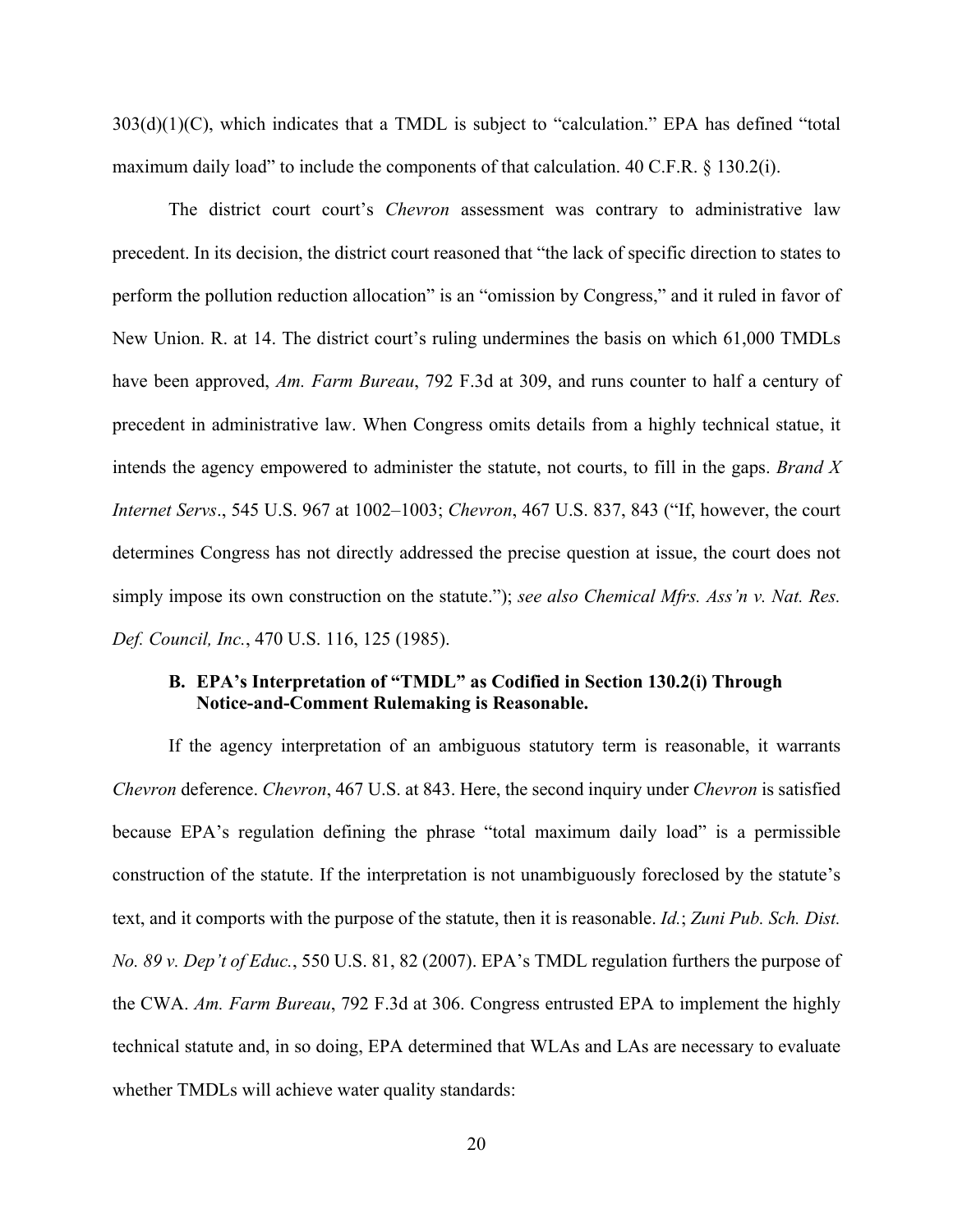Although section  $303(d)(2)$  of the Act does not specifically mention either WLAs or LAs, it is impossible to evaluate whether a TMDL is technically sound and whether it will be able to achieve standards without evaluating component WLAs and LAs and how these loads were calculated. Thus, it is necessary for EPA to review and approve or disapprove a TMDL in conjunction with component WLAs and LAs.

50 Fed. Reg. at 1775.

The TMDL process, including the determination of WLAs and LAs, "provides crucial information for federal, state, and local actors in furtherance of the cooperative efforts to improve water quality envisioned in the CWA." *Anacostia Riverkeeper*, 798 F.Supp.2d at 216–17. Section 130.2(i) satisfies the *Chevron* step two requirement because EPA's "understanding of this very 'complex statute' is a sufficiently rational one to preclude a court from substituting its judgment for that of EPA." *Chemical Mfrs. Ass'n*, 470 U.S. at 125 (applying Chevron to other sections of the CWA) (citation omitted).

EPA's interpretation of "total" is reasonable because it is not unambiguously foreclosed by the statute and furthers the purpose of the CWA. EPA's definition of "total" as including the sum of different load allocations and wasteload allocations is the most natural reading of the term "total" in the context of the CWA. EPA's construction "furthers the Act's requirement that the TMDL account for both point and non-point sources" to meet water quality standards. *Am. Farm Bureau*, 792 F.3d at 306*.* Congress implicitly recognized this interpretation as reasonable by affirmatively incorporating EPA's rule in a subsequent amendment to the statute. *Id.* at 307. Two years after Code Section 130.2(i) was promulgated, Congress amended Section 303 by adding Subsection 303(d)(4). Pub. L. No. 100-4 § 404(b) (Feb. 4, 1987). That amendment refers to "a total maximum daily load *or other waste load allocation* established under this section." 33 U.S.C.  $1313(d)(4)(A)$  and (B) (emphasis added). Read in context, the word "other" in Section  $303(d)(4)$ indicates that TMDLs contain a waste load allocation which necessarily references EPA's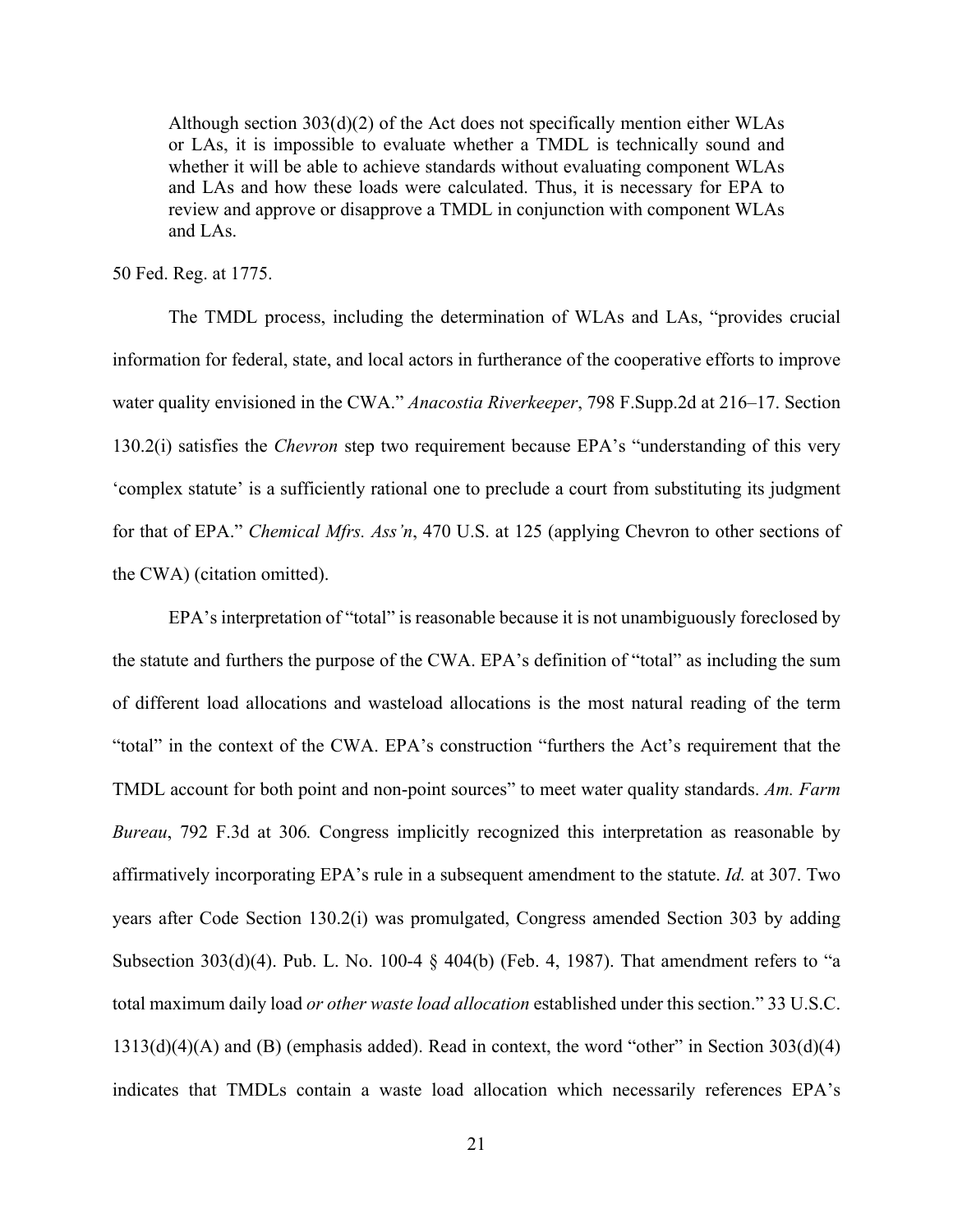regulations because the term "wasteload allocation" does not appear anywhere else in Section 303 and only occurs in EPA's regulations. Because EPA's interpretation of TMDL is consistent with the language and purpose of the statute and was incorporated by Congress, it is reasonable.

EPA's TMDL regulation, which clarifies the ambiguous provisions of CWA  $\S 303(d)$ , is (1) within EPA's authority to regulate and (2) does not violate principles of federalism. Citing *Utility Air Regulatory Group* (*UARG*) *v. EPA*, the district court reasoned that EPA's TMDL regulation was an unreasonable expansion EPA's jurisdiction contrary to the CWA because EPA regulated matters typically reserved to states. R. at 14. The district court's reliance on *UARG* is misplaced. There, EPA promulgated a regulation that invalidated its own "longstanding constructions" of the Clean Air Act and amounted to a course of regulation resulting in "the single largest expansion in the scope of the [Act] in its history." *Utility Air Regulatory Group v. EPA*, 549 U.S. 302, 310 (2007) (citation omitted). Here, the longstanding TMDL regulation does not constitute "an enormous and transformative expansion in EPA's regulatory authority without clear congressional authorization," *id.* at 324, because EPA has always had jurisdiction over the TMDL process pursuant to the CWA's plain text. 33 U.S.C. 1313; *see also Am. Farm Bureau Fed'n*, 792 F.3d at 302 ("[T]he term 'total maximum daily load' exists within a cooperative federalism framework and the area being regulated is clearly within the agency's jurisdiction.")*.*

Moreover, when an agency interpretation is codified through notice-and-comment rulemaking and left unrevised by Congress for decades, it is not an unauthorized, dramatic expansion of EPA's regulatory jurisdiction. *See Zuni,* 550 U.S. at 90 (upholding the reasonableness of longstanding regulation in part because Congress had left it intact in the period of nearly thirtyyears since it was first promulgated to when the Court considered it). Even if EPA's interpretation did expand its jurisdiction, that would not preclude this Court from finding it reasonable under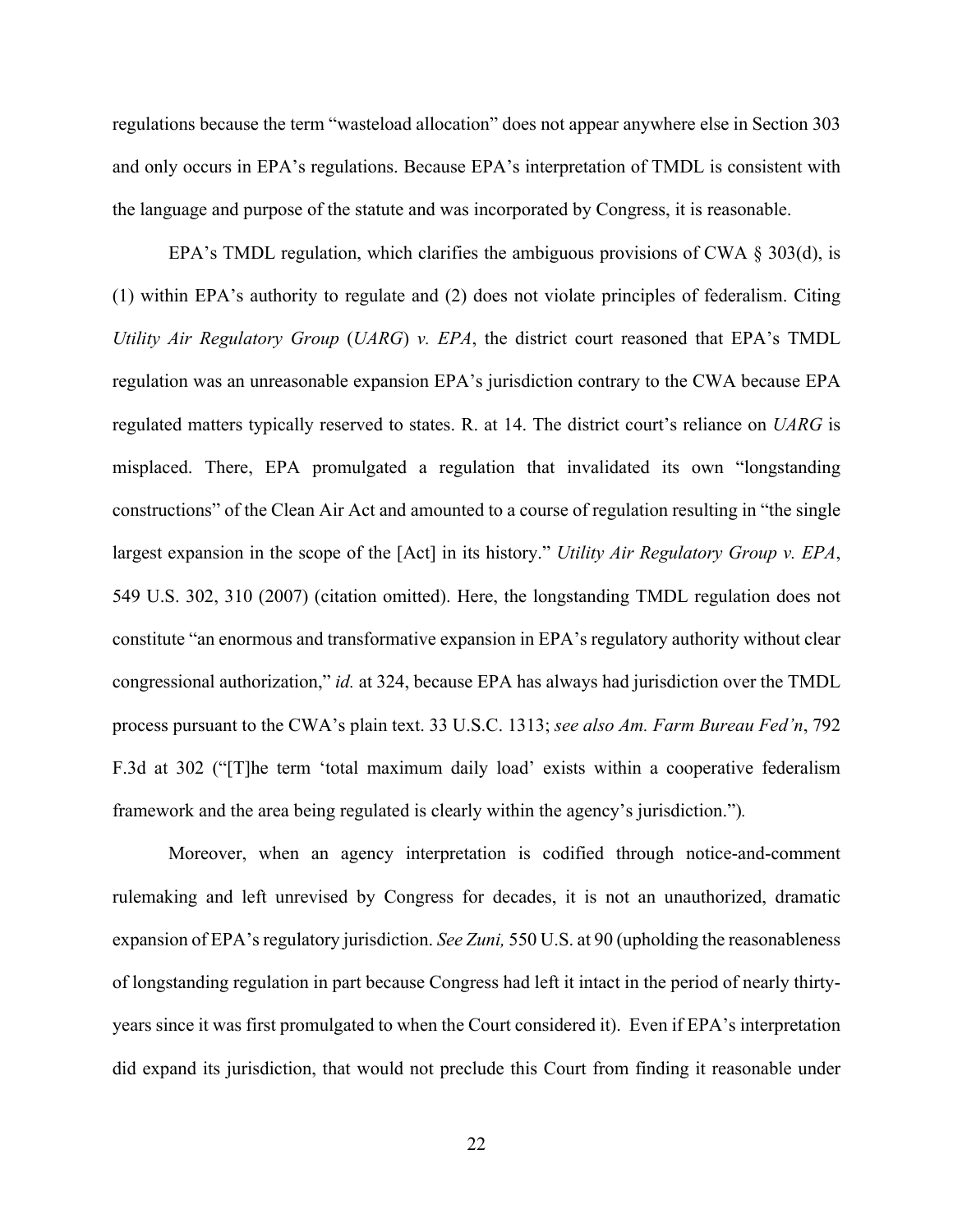*Chevron* step two. *See City of Arlington, Tex. v. F.C.C.*, 569 U.S. 290, 296 (2013) (a court must defer under *Chevron* to an agency's interpretation of a statutory ambiguity that concerns the scope of the agency's statutory authority); *see also Rapanos v. United States*, 547 U.S. 715, 757–58 (2006) (Roberts, C.J., concurring) (indicating that had the Corps and EPA promulgated regulation via notice-and-comment rulemaking "developing some notion of an outer bound to the reach of their authority," such regulation would be subject to *Chevron* deference, given the "broad, somewhat ambiguous, but nonetheless clearly limiting terms Congress employed in the Clean Water Act.").

In addition, EPA's TMDL regulation does not run counter to the CWA's structure of cooperative federalism. States are primarily responsible for implementing TMDLs, while EPA shares responsibility in their development. *See Sierra Club v. Meiburg*, 296 F.3d 1021 (11th Cir. 2002). Here, because EPA has shared authority in the development process of TMDLs, EPA is not foreclosed from defining "total maximum daily load" as "allocated among different sources or expressed as a single number." *See Shanty Town Ass'n v. EPA*, 843 F.2d 782, 791–92 (4th Cir. 1988). Section 303(d) "explicitly supplants state authority by requiring" states to participate in pollution-reduction programs, not by any means the state deems appropriate, but by the specific method of submitting a TMDL. *Shanty Town Ass'n*, 843 F.2d at 791–92; 33 U.S.C. § 1313.

Other provisions of the CWA likewise establish that EPA has always shared authority with the states to regulate point source and non-point source pollution via the TMDL and NPDES permitting processes. NPDES permits may be issued either by EPA, or by states with EPA's approval. EPA retains the right to include additional limits in NPDES permits when necessary to ensure achievement of water quality standards. 33 U.S.C. § 1312(a), 1342(a). While it is true that non-point source regulation is generally left to the states, 33 U.S.C. § 1329, the CWA grants EPA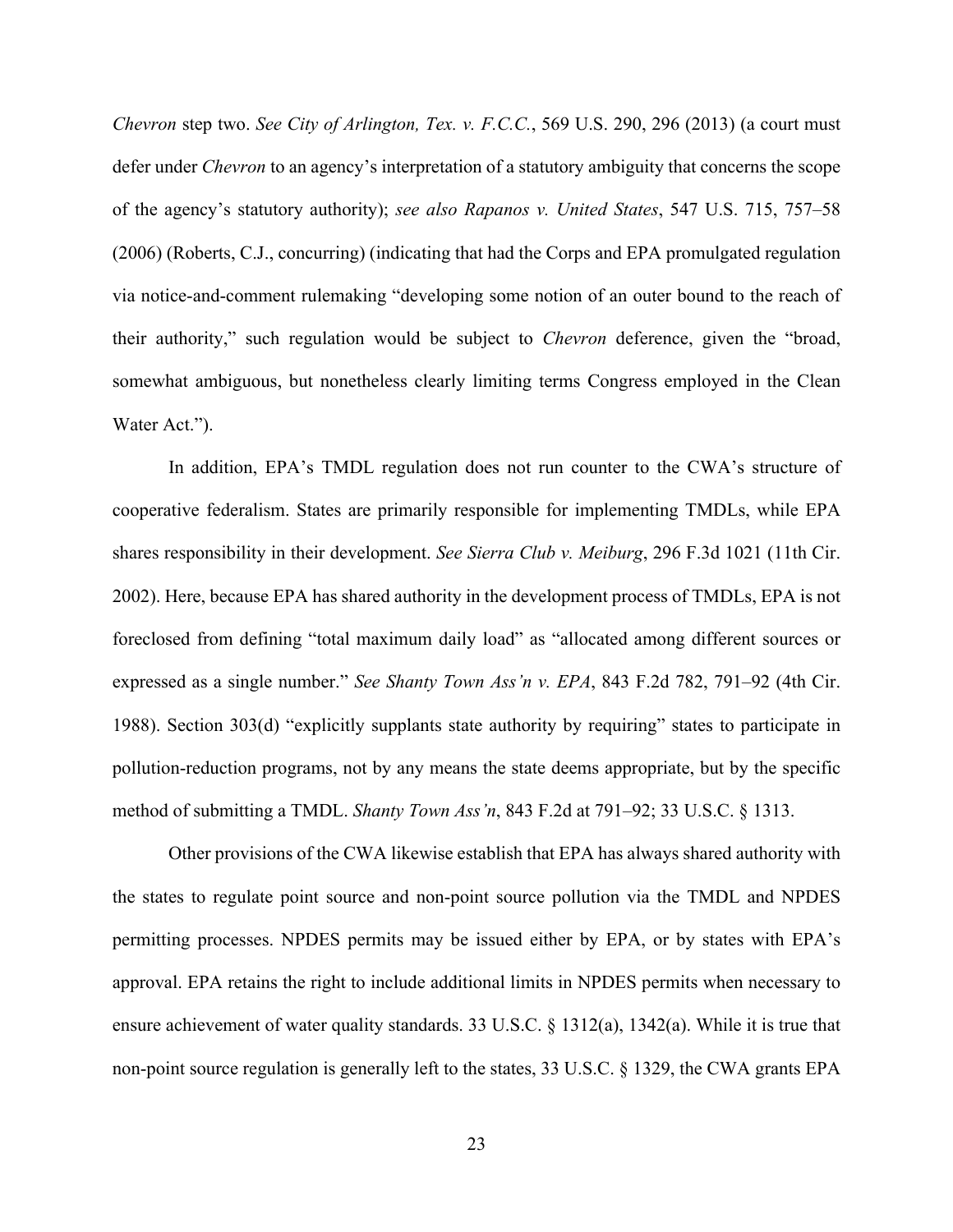the authority to influence state implementation by providing grant money for state non-point source pollution management programs, 33 U.S.C. §§ 1311(b)(1)(C), 1342(d)(2). States have primary responsibility for establishing water quality standards, 303(d) lists, and TMDLs, but EPA is authorized to take over in the event of state inaction or insufficient action. *See* 33 U.S.C. § 1313(c) (authorizing EPA to establish water quality standards where it is determined that the state standards are inconsistent with the CWA); 33 U.S.C. § 1313(d) (authorizing EPA to establish TMDLs where it is determined that the proposed state TMDL will not achieve water quality standards); 33 U.S.C. § 1313(e) (authorizing EPA to review each state's continuing planning process and disapprove of any state permit program for any state that does not have an approved continuing planning process).

Contrary to the district court's assertion, R. at 13, Section  $130.2(i)$  does not significantly affect the states authority to make land-use decisions. *Am. Farm Bureau Fed'n.*, 792 at 302; *see*  33 U.S.C. § 1251(b) (noting that within broad categories in the TMDL, such as "agriculture" and "forestry," each State is free to determine how its sources will achieve the maximum permissible load and to choose its own suite of pollution-control measures or best practices). The TMDL regulation does not infringe the states' primary ability to protect water quality and make local land use and agricultural practices decisions. Land-use decisions remain the prerogative of the states because the TMDL does not prescribe any specific method by which the State must implement it; rather, it is merely an informational tool to aid states in regulating water pollution pursuant to the CWA.

Section 130.2(i) is reasonable and clarifies the ambiguous terms of Section 303(d) in furtherance of the goals of the CWA and is consistent with the Act's scheme of cooperative federalism. As such, the TMDL regulation warrants deference under *Chevron.* For the forgoing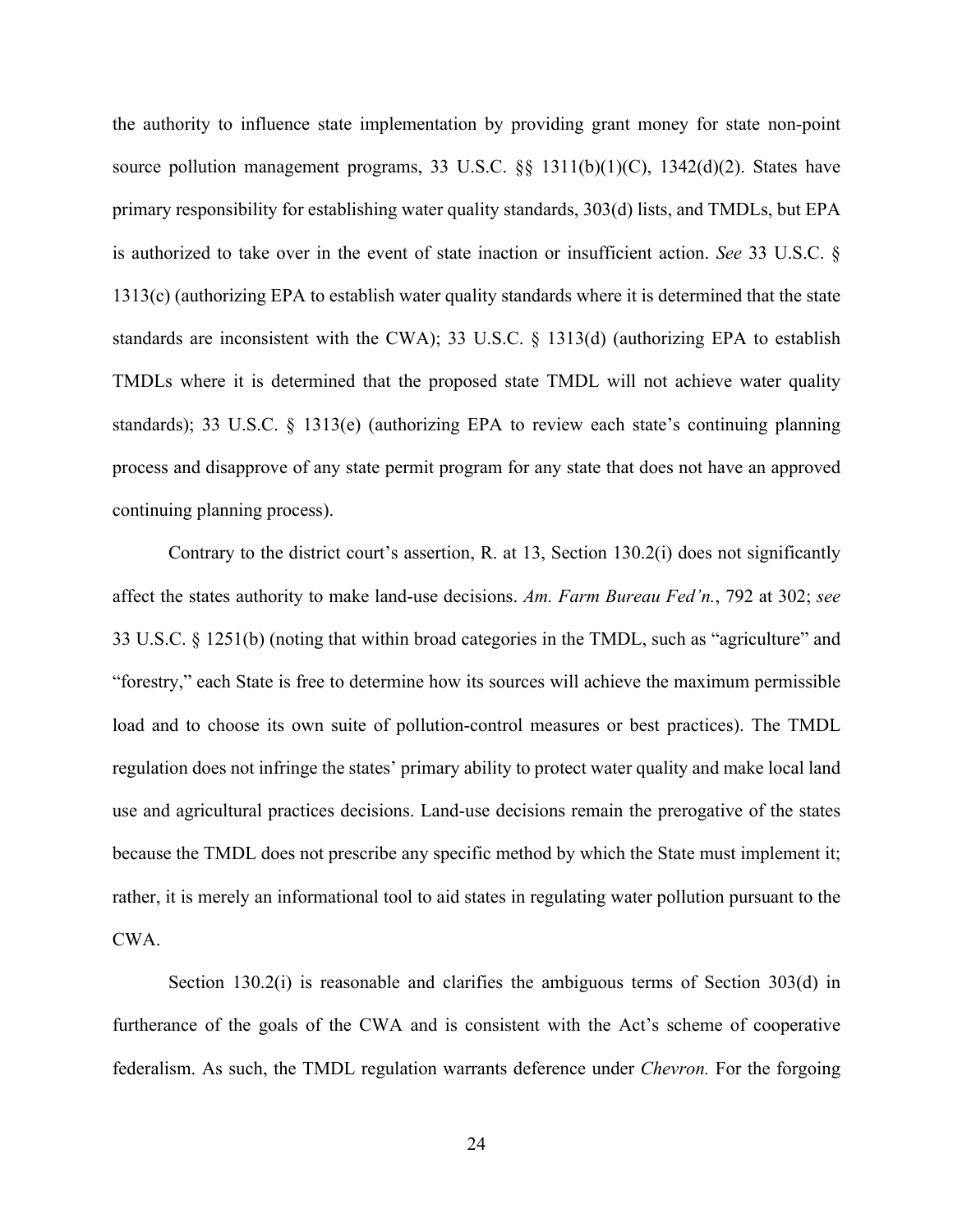reasons, this Court should reverse the grant of summary judgment below and reinstate EPA's TMDL.

## **III.** *Chevron* **Requires Deference to EPA's Determination That TMDLs May be Expressed by a Phased Annual Load Approach.**

This Court should defer to EPA's interpretation of Section 303(d). The type of deference granted to agencies lies on a spectrum, with full deference granted to agency interpretation under *Chevron* and persuasive deference granted to agencies under *Skidmore*. *Pronsolino*, 291 F.3d at 1131. Full *Chevron* deference is warranted here.

# **A. The CWA Does Not Unambiguously Express Congressional Intent to Confine EPA or States to Only Establish a TMDL Conveyed in Daily Load Terms.**

Since Congress has not "directly addressed" whether EPA may adopt a TMDL set with a phased annual approach as opposed to a daily load approach, the statute is ambiguous as to this issue. *Chevron*, 467 U.S at 842–43. Congress's delegation to EPA on this particular question may be "implicit rather than explicit." *Id.* Thus, this Court should not defer to its own interpretation over EPA's reasonable interpretation of Section 303(d). *See id. Chevron* step one requires this Court to first determine if the plain meaning of Section 303(d) "is susceptible to two or more reasonable meanings," and if so, to use canons of statutory construction to "narrow[] the possible meaning of the ambiguous text." *Muszynski*, 268 F.3d. at 98. Section 303(d) provides that states shall establish "the total maximum daily load" for pollutants, and that these loads "shall be established at a level necessary to implement the applicable water quality standards with seasonal variations and a margin of safety which takes into account any lack of knowledge concerning the relationship between effluent limitations and water quality." 33 U.S.C. § 1313(d)(1)(C). EPA's regulations further clarify that TMDLs "can be expressed in terms of either mass per time, toxicity,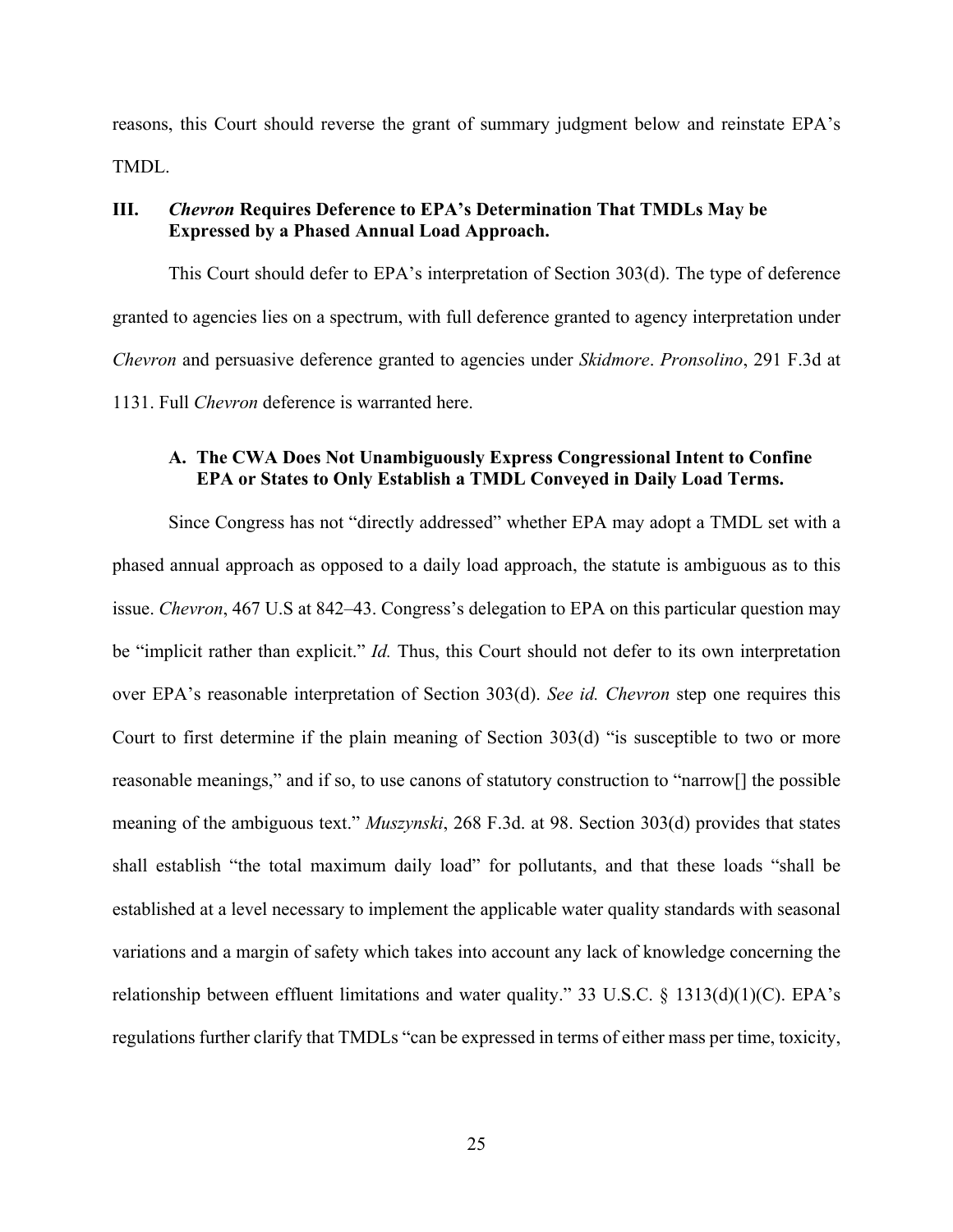or other appropriate measure." 40 C.F.R. § 130.2(i). This regulation fills in the gaps left by Congress.

To start, the plain meaning of Section 303(d) is ambiguous about whether TMDL can be expressed in terms of a phased annual load approach. The term "daily" is susceptible to two or more reasonable meanings, as seen by the current circuit split in the Second Circuit and DC Circuit. *See Muszynski*, 268 F.3d. at 98 (finding that "daily" is susceptible to multiple meanings); *c.f. Friends of Earth, Inc. v. EPA*, 446 F.3d 140, 144 (D.C. Cir. 2006) (finding the word "daily" was unambiguous"); *contra Anacostia Riverkeeper,* 798 F. Supp. 2d at 245 ("[A]lthough the statute is explicit about the requirement for a daily load, it is silent on whether another timeframe may be used when that would be more appropriate for the particular pollutant at issue.").

Moreover, the traditional tools of statutory construction reinforce that Congress did not intend the term "daily" to exclude any EPA adoption of a TMDL prescribed in phased and annual terms. Consider first the bedrock canon of statutory construction to place the text "in the context of the entire statutory structure." *Muszynski*, 268 F.3d. at 98*.* Under the whole statute canon, "[t]he term 'total maximum daily load' is susceptible to a broader range of meanings" than simply a load that must be calculated in days. *Id.* CLW's "overly narrow reading of the statute loses sight of the overall structure and purpose of the CWA." *Id.* at 98; R. at 14. Section 304(a)(2) says that states must set a TMDL for pollutants that the Administrator deems "suitable for such calculation." 33 U.S.C. § 1313(d)(1)(c). The term "daily" read in conjunction with Section 304(a)(2) expresses how Congress left open for EPA to consider a range of information about a pollutant to calculate TMDLs. *Muszynski*, 268 F.3d. at 98. For example, the government may look at how "highly toxic pollutants" that have immediate effects on a waterbody at small percentages require "close regulation at a daily level." *Id.* The government may effectively regulate less toxic pollutants like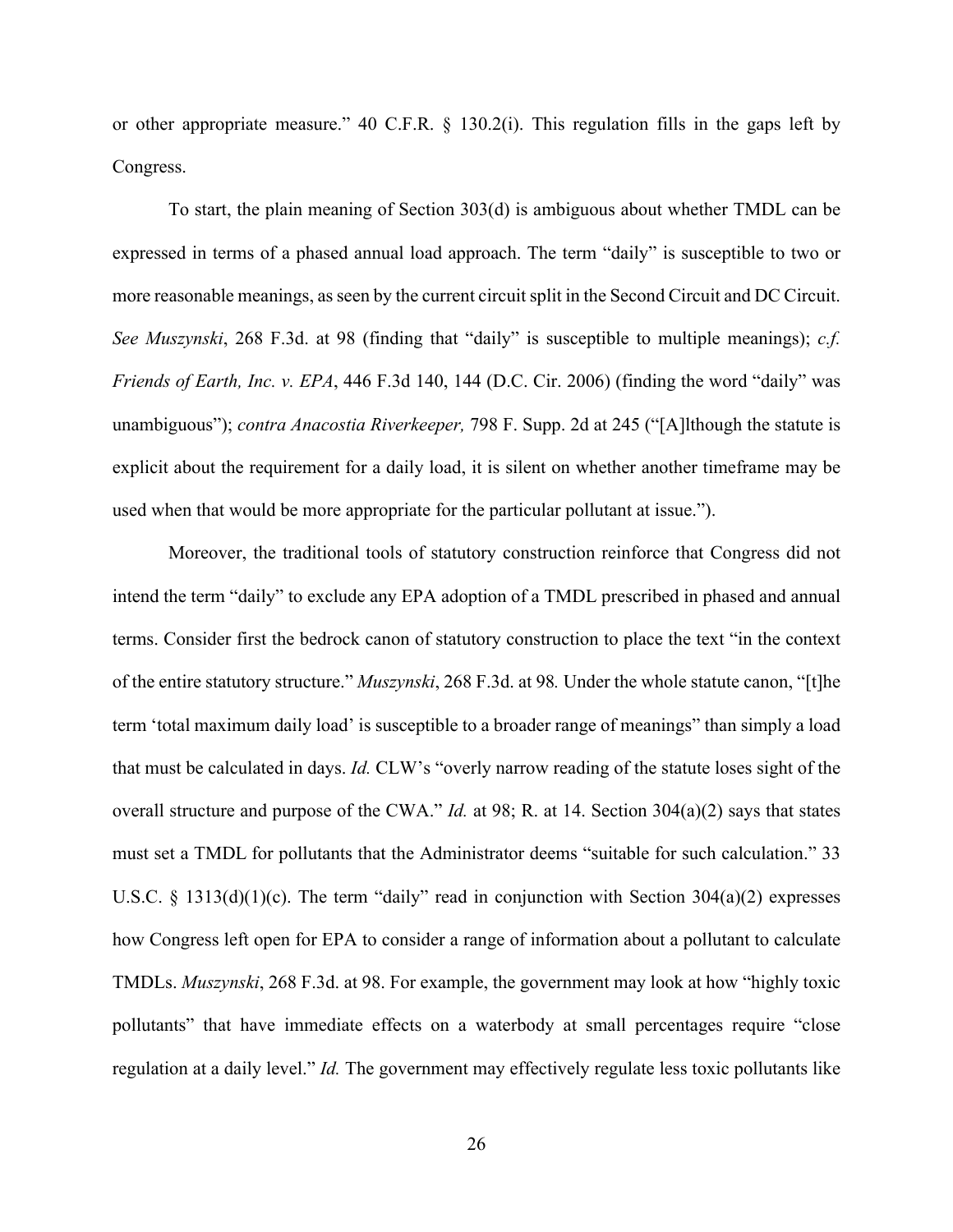phosphorus beyond a daily basis because phosphorus is more tolerable and has a less immediate effect on water bodies, even at a higher percentage. *Id.* at 98. Thus, EPA may express a TMDL using "another measure of mass per time, where such an alternative measure (alternative to diurnal) best serves the purpose of effective regulation of pollutant levels in waterbodies." *Id.* at 99. Alternative measures of time therefore include "annually" or "seasonally." *Id.*

Additionally, the canon requiring avoidance of absurd results and internal inconsistencies looms large here. *Id* (citing *United States v. Turkette*, 452 U.S. 576, 580 (1981)). The CLW's reading would be absurd because it would not permit EPA to effectively regulate pollutant loads in a manner "necessary to implement the applicable water quality standards." 33 U.S.C. § 1313(d)(1)(C). An additional absurdity arises from CLW's argument that Section 303(d) requires a hard deadline of July 1, 1977, for all TMDLs to achieve water quality standards, and that the phased TMDL would grant EPA and New Union a five-year extension. R. at 15. Such a reading is overly restrictive and absurd considering how implementation of a TMDL takes time, and how a lake with "objectionable odors, decreased water clarity, and a decreased in dissolved oxygen" will need more than a day, and even year to meet the applicable water quality standards. R. at 8.

In summary, since congress did not intend for Section 303(d) to be so restrictive on how EPA and states adopt TMDLs to meet the necessary water quality standards, the statute is ambiguous, and the Court should thus turn to step two of the *Chevron* analysis and defer to EPA's reasonable interpretation of the statute.

## **B. EPA's Interpretation of the CWA Through Notice-and-Comment Rulemakings is Reasonable.**

This Court should not determine whether the agency's interpretation "is the best possible" one, but whether the agency made "'a reasonable policy' choice in reaching its interpretation. *Am. Farm Bureau Fed'n*, 792 F.3d at 295 (citing *Brand X*, 545 U.S. at 986).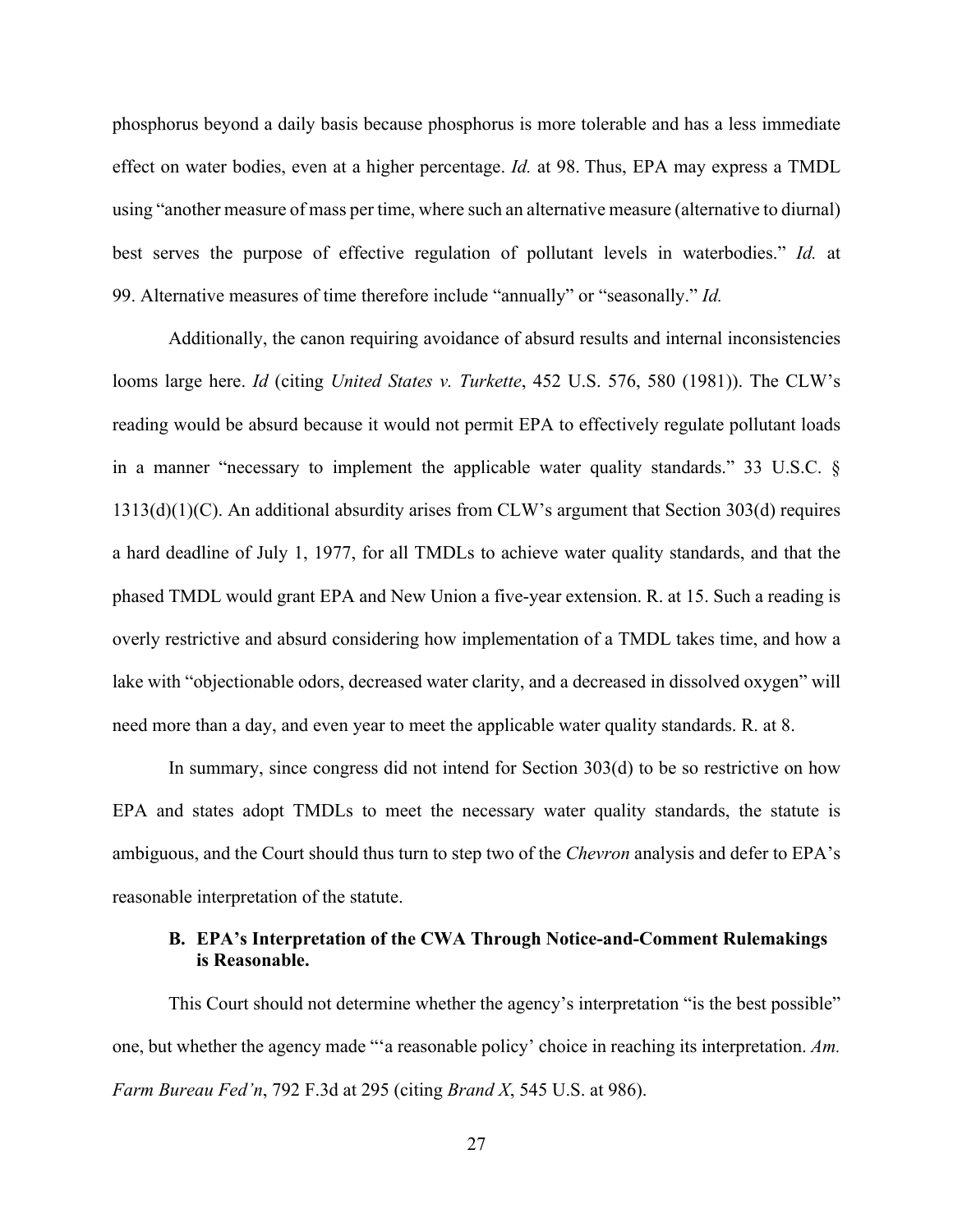EPA has a reasonable basis for determining that the TMDL should include annual loads instead of daily loads. EPA is required under Section 303(d) to look at "seasonal variation" when setting a TMDL. 33 U.S.C.  $\S$  1313(d)(1)(C). Looking at seasonal variation requires an insight as to how phosphorus concentrations change as seasons change. Here, the phosphorus polluting Lake Chesaplain creates "[m]ats of algae . . . during the summer months" and the "[s]ummertime DO levels were found to be . . . well below the five mg/l DO standard designated for class AA waters." *R.* at 7, 8. The eutrophication impacting Lake Chesaplain is exacerbated by the warmer summer months where "air and water temperatures and sunlight act to spur algal growth." Vermont Agency of Natural Resources, *Phosphorous TMDL for Ticklenaked Pond* (2009) (approved by EPA). Since phosphorous is a less toxic pollutant and more tolerable to waterbodies, daily variations in phosphorus do not impact the lake as much as seasonal and even annual concentrations would. This is because the concentration of phosphorus in a waterbody is impacted by the "seasonal interplay of temperatures, density, and wind." *Muszynski*, 268 F.3d. at 98.

Allowing the annual loading limit to be phased in over a period of five years is also reasonable because achievement of water quality standards in Lake Chesaplain cannot be completed in a day*.* Lakes "store phosphorus in the water column and sediment," meaning that water quality responses are "related to the total nutrient loading occurring over a year." New York State Department of Environmental Conservation, *TMDL for Phosphorus in Chautauqua Lake* (2012). A phased annual load best allows EPA to set a TMDL "at a level necessary to implement the applicable water quality standards." 33 U.S.C. § 1313(d)(1)(C). Providing a five-year schedule of compliance also sets a basis for New Union's implementation, monitoring, and general "continuing planning process" as the State gathers more information over the years and reevaluates how best to implement the TMDL. 33 U.S.C.S. § 1313.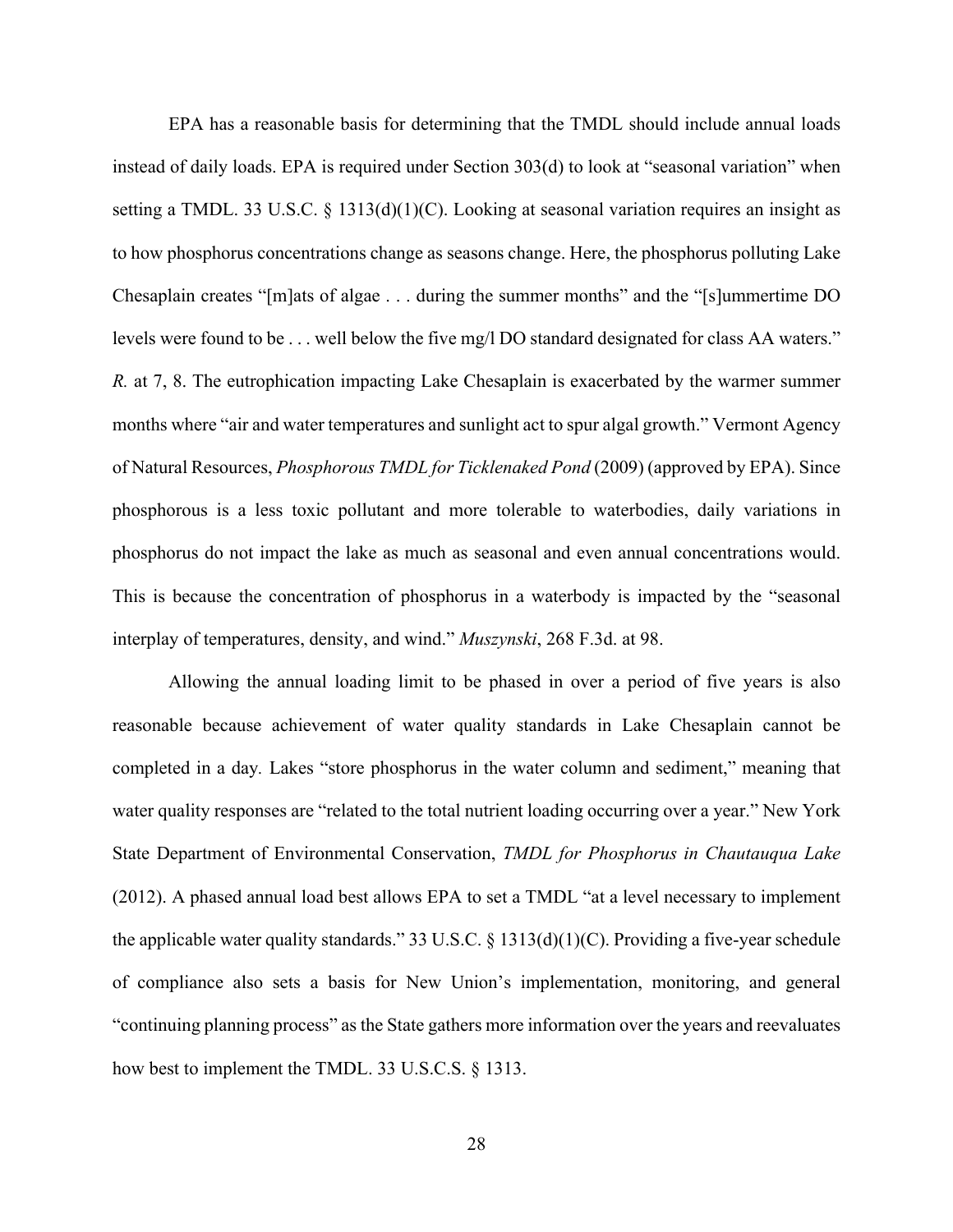Thus, EPA's decision was reasonable and "a typical protocol when describing in-lake algal response to nutrient loading." Vermont Agency of Natural Resources, *Phosphorous TMDL for Ticklenaked Pond* (2009). EPA made a "reasonable policy choice" in reaching its decision. *See Brand X*, 545 U.S. at 986.

### **C. Alternatively, EPA's Interpretation of the CWA in its Guidance Documents is Persuasive.**

Even if this Court determines that it should not grant *Chevron* deference to EPA's Section 303(d) interpretation, this Court should nonetheless grant *Skidmore* deference to EPA. Under *Skidmore* deference, a court "defers to the agency's position according to its persuasiveness." *Pronsolino*, 291 F.3d at 1131 (9th Cir. 2002) (citing *Mead*, 533 U.S. at 221). When an agency does not invoke its authority to make rules with the force of law, this Court should grant deference because of (1) the agency's specialized experience and access to broader information and (2) "the value of uniformity in the agency's administrative and judicial understandings of what a national law requires." *Mead*, 533 U.S. at 233, 237.

EPA is a specialized agency and Section 303(d) is "an intricate statutory scheme addressing technically complex environmental issues." *Pronsolino*, 291 F.3d at 1133. Due to the "sciencedriven" nature of Section 303(d), the "EPA's interpretation of the issue [is] informative." *Id.* EPA specifically addressed the issue of when TMDLs may be prescribed in terms of phased annual load approach in a memorandum titled "Clarification Regarding 'Phased' Total Maximum Daily Loads" in 2006. In this document, EPA clarified that "phased TMDLs" are TMDLs that were established "despite significant data uncertainty and where the states expect that the loading capacity and allocation scheme will be revised in the near future as additional information is collected." *Id.* at 2. In pertinent part, the document notes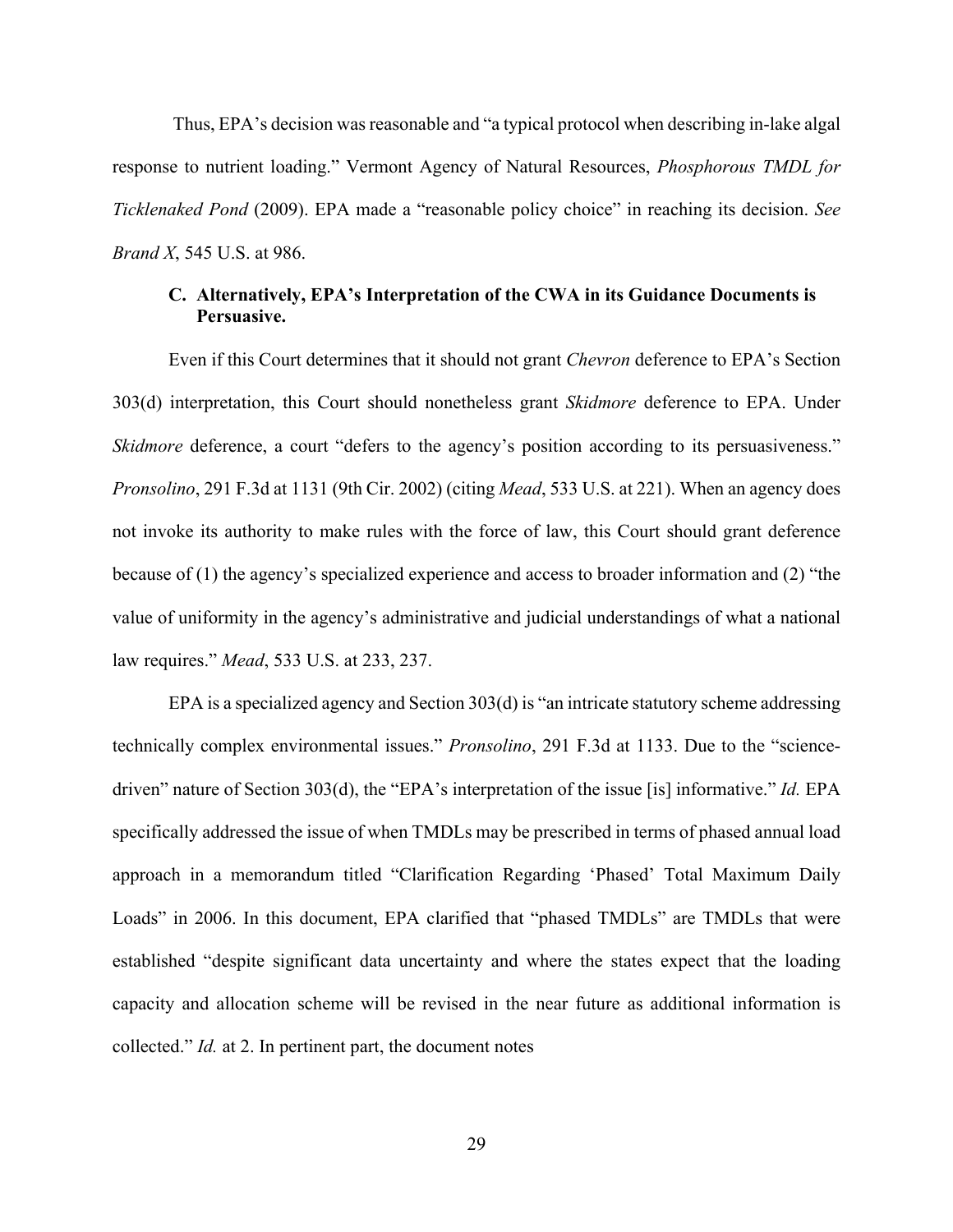An example of a phased TMDL could be a TMDL for phosphorous in a lake watershed where there are uncertain loadings from the major land uses and/or limited knowledge of in-lake processes.

*Id.* at 4. The phased annual load TMDL for New Union fits the phased TMDL contemplated by EPA in its guidance documents. The TMDL for phosphorus in the Lake Chesaplain watershed was based on "uncertain loadings from major land uses" such as the hog CAFOs and private septic systems which were noted as non-point source polluters of phosphorus. R. at 9–10. This uncertainty was exacerbated by the fact that the NPDES permits for the slaughterhouse and Chesaplain Mills sewage treatment plants were expected to expire and renew. R. at 10. Thus, EPA's adoption of its TMDL is in line with its guidance.

The purpose of EPA's clarification was to promote consistency and uniformity for states or EPA adopting phased TMDLs across the nation. *See Mead*, 533 U.S. at 233 (noting the "value of uniformity" when granting deference to agency interpretations and guidance documents). In fact, EPA has permitted the use of phased annual TMDLs and has provided other guidance documents since 1991 regarding the implementation of phased annual TMDLs. *See e.g.,* EPA, *Water Quality Guidance for the Great Lakes System: Supplementary Information Document* (1995). EPA has also consistently adopted state TMDLs for watersheds using annual phosphorus loads instead of daily loads. *See* EPA, *Phosphorus TMDLs for Vermont Segments of Lake Champlain* (2016) ("Neither daily nor seasonal loads . . . accurately represent the effect of phosphorus loading to the lake."). Considering EPA's guidance and consistent application of the technical statute, as well as the uncertainty surrounding load source allocations during the adoption of the phased TMDL, the Court should at least grant *Skidmore* deference to EPA's interpretation and find the agency's actions persuasive.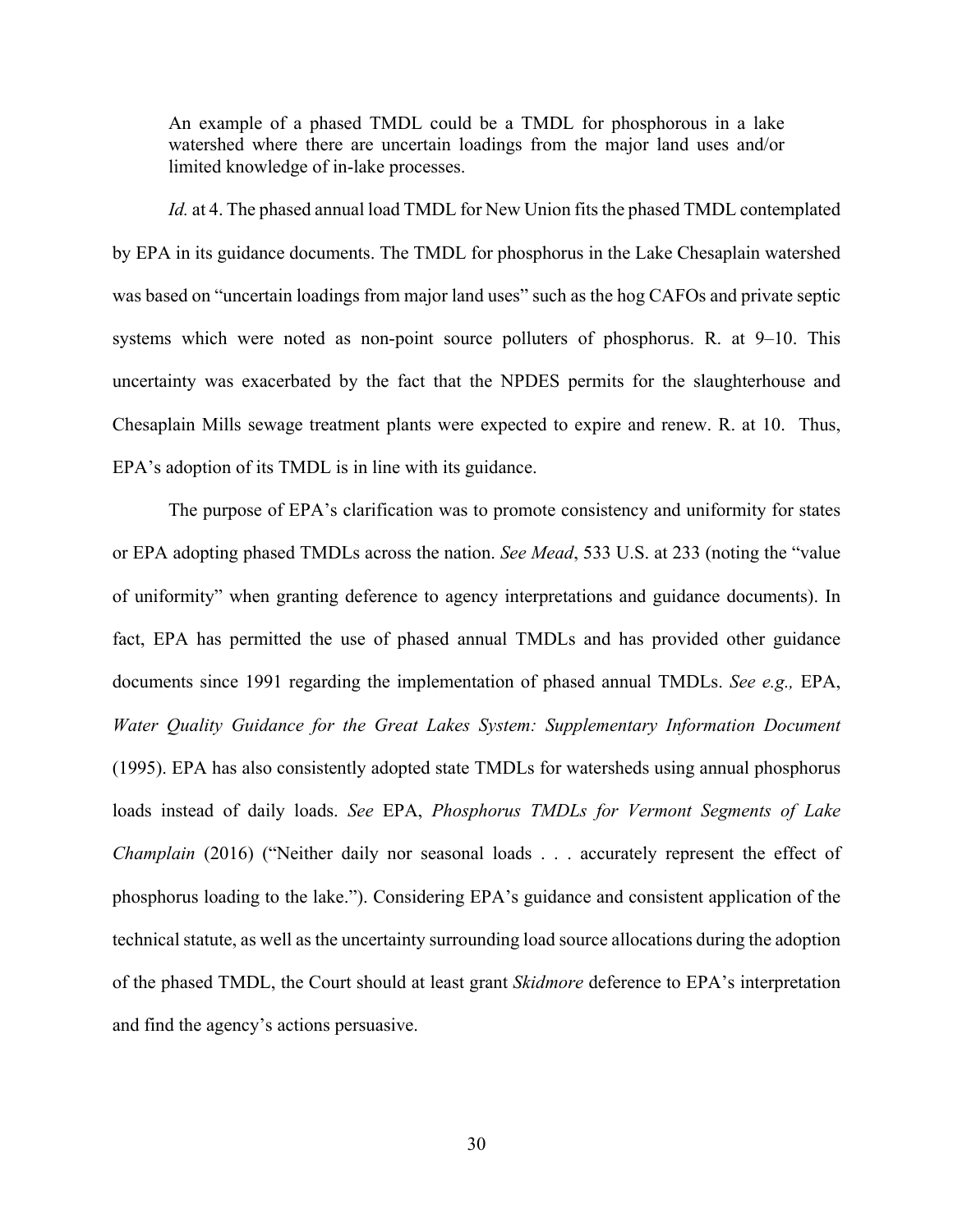**IV. EPA's Decision to Adopt a Credit for BMP Implementation by Non-Point Sources Is Not Arbitrary and Capricious.**

EPA's decision to adopt a BMP credit without a "reasonable assurance" requirement for state implementation was not arbitrary and capricious. The arbitrary and capricious standard is narrow, and this Court should not substitute its own judgment for that of EPA's. *State Farm*, 463 U.S. at 43. An agency rule is arbitrary and capricious only "if the agency has relied on factors which congress has not intended it to consider, entirely failed to consider an important aspect of the problem, offered an explanation for its decision that runs counter to the evidence before the agency, or is so implausible that it could not be ascribed to a difference in view or the product of agency expertise." *Id.*

Under EPA's TMDL regulations, "if Best Management Practices (BMPs) or other nonpoint source pollution controls make more stringent load allocations practicable, then wasteload allocations can be made less stringent." 40 C.F.R. § 130.2(i). BMPs are the

Methods, measures or practices selected by an agency to meet its non-point source control needs. BMPs include but are not limited to structural and nonstructural controls and operation and maintenance procedures. BMPs can be applied before, during and after pollution-producing activities to reduce or eliminate the introduction of pollutants into receiving waters.

*Id.* § 130.2(m).

As the regulation states, BMPs are the methods *selected by an agency* that may be applied by a state before, during, and *after* pollution-producing activities. *Id.* Here, the two main non-point sources in the Chesaplain watershed are the hog CAFOs and the private septic systems. R. at 9. EPA's BMP selection for CAFOs included modified feeds, physical and chemical treatment of manure stream, and restriction of manure spreading to when soil is frozen or saturated. R. at 9. EPA also provided examples for BMPs for private septic systems, such as increased septic tank inspections and pumping schedules. R. at 9. EPA was wholly permitted to suggest these BMPs to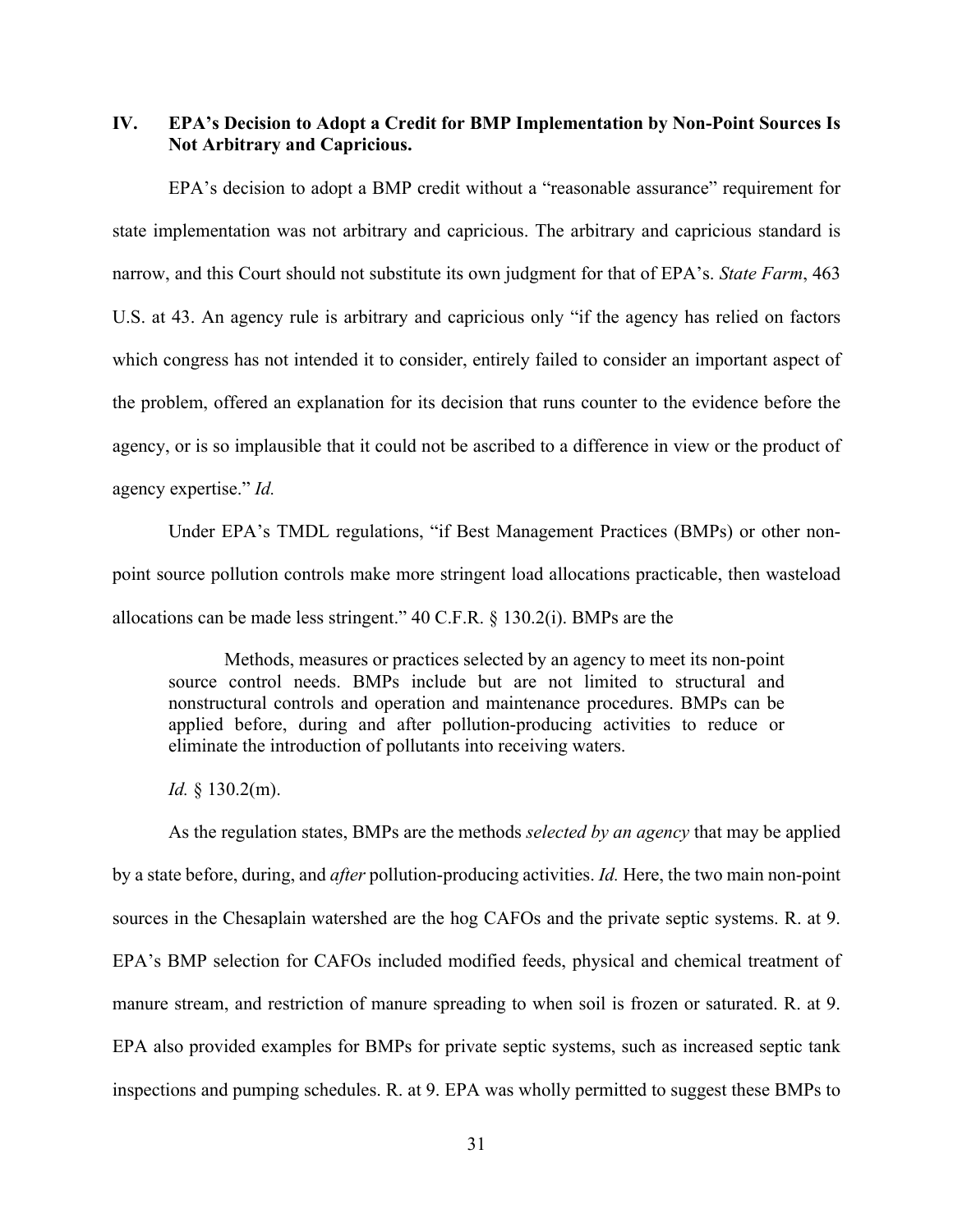New Union without requiring the state to provide reasonable assurances. The CWA requires states, and not EPA, to implement non-point source controls using state assessment reports. 33 U.S.C. § 1329(a); *see Meiburg*, 296 F.3d at 1026 (noting that the CWA "leaves regulation of non-point source discharges through the implementation of TMDLs to the states."). The state reports must "describe[] the process for identifying best management practices and measures to control each category and subcategory of non-point sources." *Id.* § 1329(a)(1)(C). EPA's responsibility under the act is solely to approve the state's program, not dictate what the state program would be. *Meiburg*, 296 F.3d at 1026. While EPA initially suggested the balance between NPDES permits and non-point source controls, this suggestion was not a requirement but merely a goal. The actual implementation of the goal is achieved by "adjusting pollutant discharge requirements in individual NPDES permits or establishing non-point source controls." *City of Arcadia*, 265 F. Supp. 2d at 1144. Since non-point sources are not subject to a federal permitting program, nonpoint source controls "can be enforced against [non-point source polluters] only to the extent that a state institutes such reductions as regulatory requirements pursuant to state authority." *Id.* (citing *Pronsolino*, 91 F. Supp. 2d at 1355–56). In any case, EPA still maintains a reasonable level of control over state implementation through its power to revoke non-point source management funding. 33 U.S.C. § 1329. This authority vitiates the need for any reasonable assurances.

Although guidance documents can have persuasive force, the 1991 guidance that CLW relied on was outdated and does not reflect EPA's current stance on the issue. The "currentlyeffective TMDL" guidance can be found in the "2002 Integrated Water Quality Monitoring and Assessment Report Guidance." 68 Fed. Reg. 13608 (Mar. 19 , 2003). This guidance document does not mention a "reasonable assurances" requirement prior to adopting a TMDL. EPA, *2002*